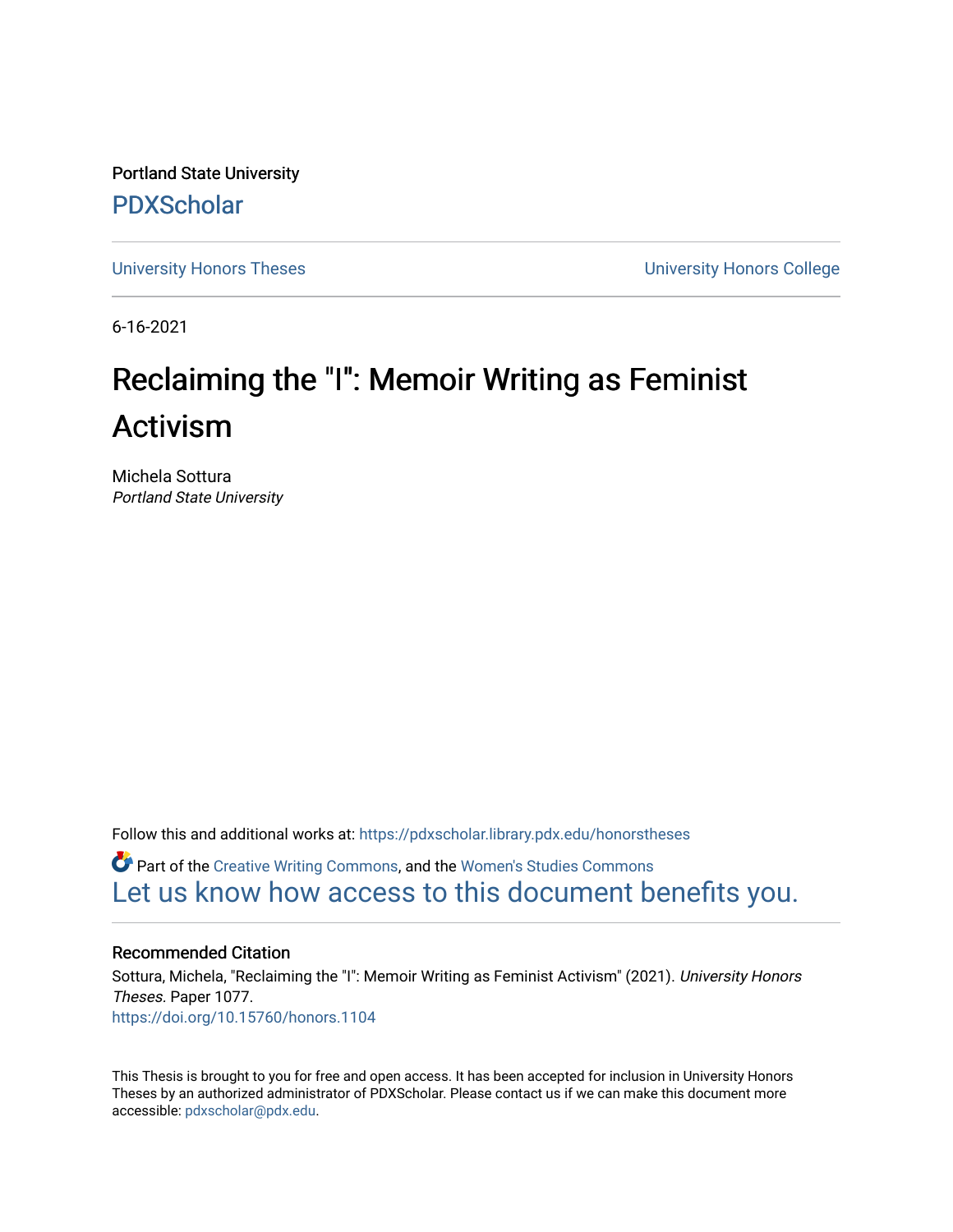Reclaiming the "I" Memoir Writing as Feminist Activism

by

Michela Sottura

An undergraduate honors thesis submitted in partial fulfillment of the

requirements for the degree of

Bachelor of Arts

in

University Honors

and

English

Thesis Adviser

Sally McWilliams

Portland State University

2021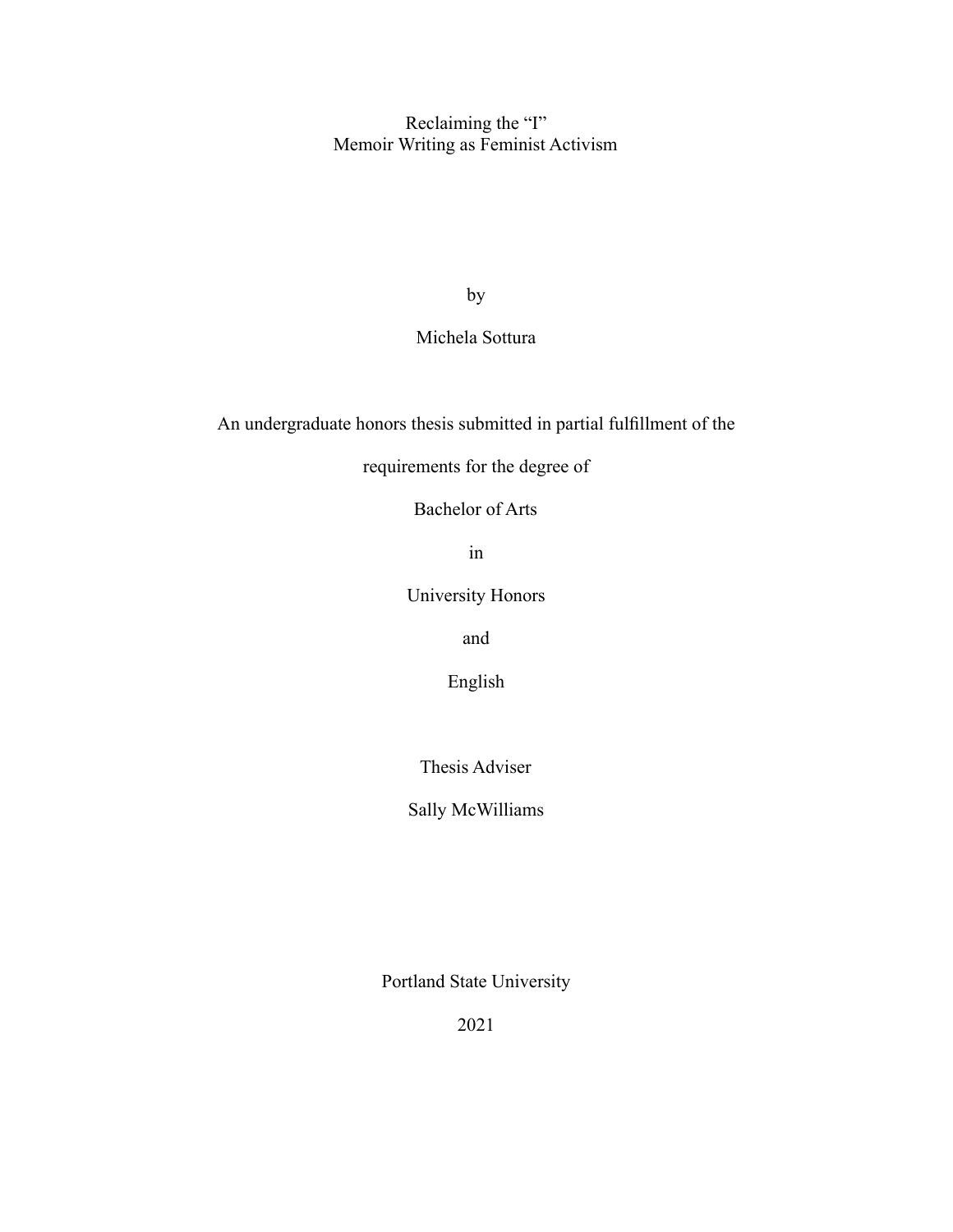# **Opening**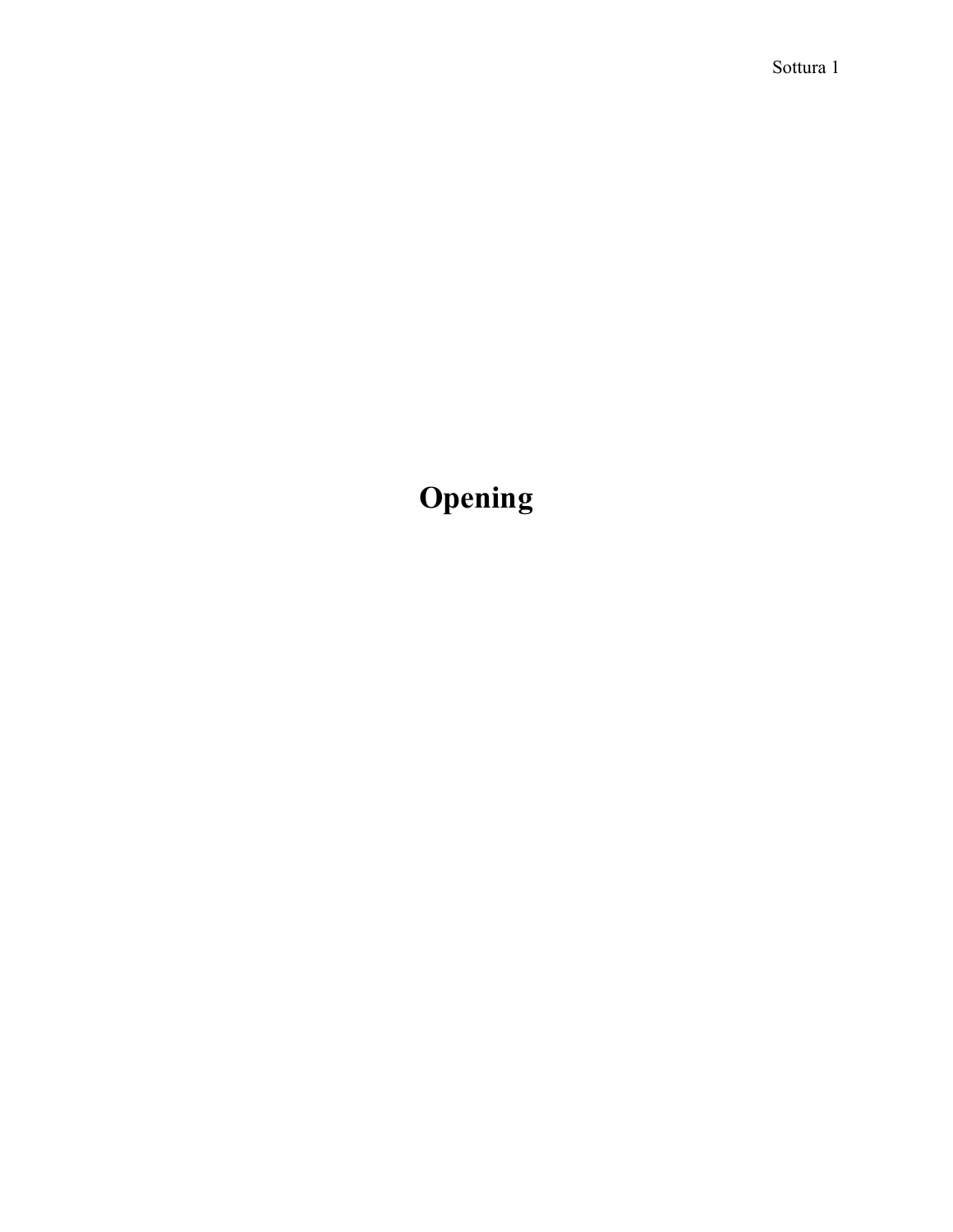I came to this memoir writing knowing it would take courage. When I set out to write about my body and what happened to me, I knew I was going to have to sit with parts of myself I had long silenced, overlooked, maybe even abandoned. When I first took a class on women's memoir writing, I was struck by the power of the stories we read. I felt like a door had been opened for me as I witnessed the importance of sharing one's personal lived history. Reading the words of women with different identities and experiences than mine taught me how memoir can inspire, challenge, educate, rewrite, heal, and enact feminist change. The feminist effort of memoir lies in the radical acknowledgment of our truths, truths that challenge and complicate the one-dimensional and linear narratives that systems of oppression have build around our bodies and our identities. In my case, embracing a journey of healing and acceptance of my past and my body, motivated me to write about my own experience as a woman. More specifically, I was interested in reconciling with my body after a sexual assault and an eating disorder created an internal schism that alienated me from my embodied self. Through this process of life-writing I have had the chance to analyze the taxing experience of regulating and monitoring my body after I felt it was taken from me. I have explored and uncovered the unconscious and conscious practices crafted for my disempowerment as a woman. The process of reconciliation with myself has allowed me to be kinder by being critical of sexist, fat-shaming, and slut-shaming messages and practices I believed and engaged in for so long in the battle with my own body.

I decided to embark on this journey with a feminist collaborative spirit, engaging with another female voice to guide my own writing about my embodied experience. My obsession with the body, my body, a woman's body, has led me to read Roxane Gay's *Hunger* three times in the span of two years, at a time when I felt myself disassociating from my physical body. I would look at my embodied self with a clinical and critical eye, subscribing to white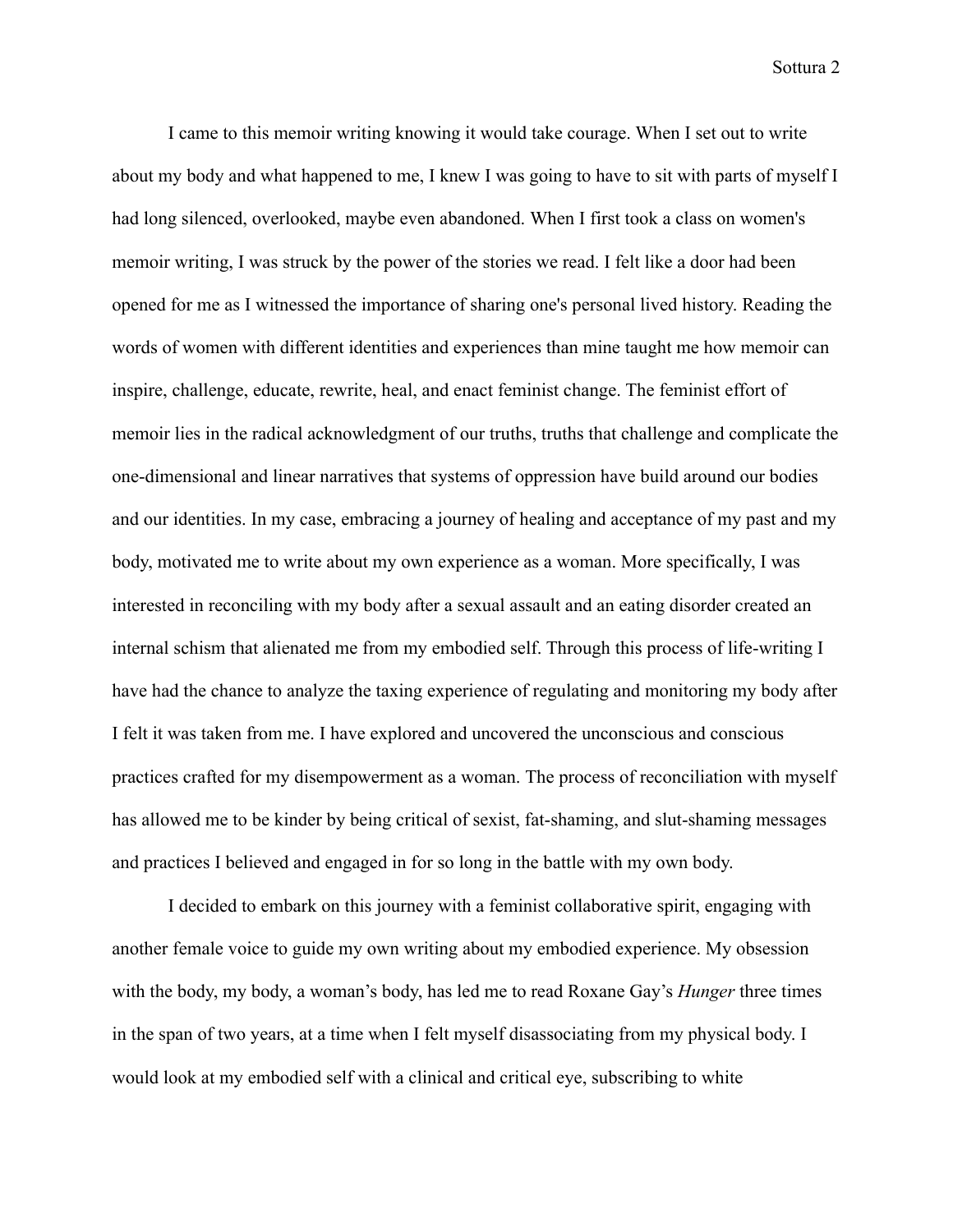heteropatriarchal standards of what is beautiful, what is worthy. In her own memoir *Hunger,* Gay says "I (want to) believe my worth as a human being does not reside in my size or appearance" (17). I also struggled, and currently struggle, between wanting to believe and actually believing: I know that being a woman is more than appearance, but I also know, and have experienced, that a woman's appearance is her social currency. Specifically, whiteness, thinness, able-bodiedness are all privileges that define how the world engages with women, and how consequently women experience the world. Systems that construct and enforce racialized and gendered standards of beauty shape a woman's perception of her body. I know all of these things to be factual, and yet, just like Gay says, "what I know and what I feel are two very different things" (18). Applying this awareness to my own perception of self is no easy feat. I am constantly being told what size, what textures, what consistency my body should be. Although I know these enforced notions of womanhood only sustain a capitalist, patriarchal, racist, transphobic, and ableist system of subjugation, I have internalized these messages and have constantly monitored whether my body (and self) fits these expectations.

Adding to this context, my relationship with my body, much like Gay's relationship with hers, has been marked by something that happened in my adolescence. Like Gay, there's a before and an after in the story of my body and my relationship with it and with my female subjctivity. There's the before I was sexually assaulted at fifteen years old by a group of boys at a party: "the before" I knew what disembodiment felt like, the before I had lost a sense of control over what is done to me and what I do to myself, the before I was so desperate to re-own my body that I began denying it food, affection, sunlight, and respect.

Writing about the past, about what's happened to me, means writing from a place that looks back and examines my own memories. Writing about trauma is especially challenging as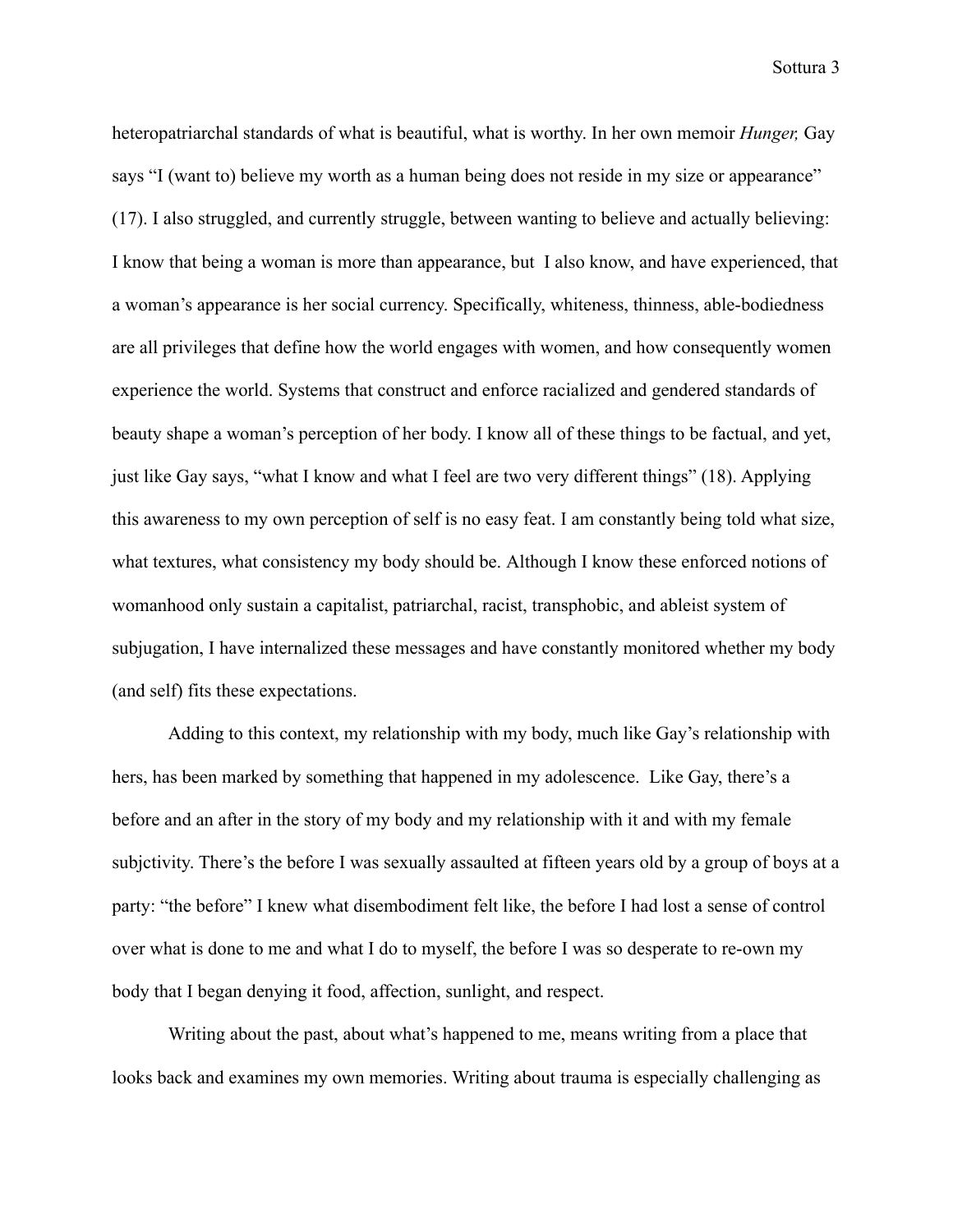the events are often blurred, yet the emotions are so vivid and tangible in my body. Writing for this memoir project means mediating between the factual and the emotional, letting both shape the story--my story. I believe allowing both realities to coexist is itself a feminist act, one that recognizes the multi-faceted nuances of our reality, rejecting the white, heteropatriarchal narrative imposed upon women and our embodied experiences. The coexistence of multiple truths to one story emerges from Gay's memoir writing as well. Although our experiences in this world are very different, and our identities different, the moments where the nuanced stories of our bodies converged I felt understood. This memoir project homes in on a couple of stories of my body placed in conversation with and guided by *Hunger,* not trying to universalize mine and Gay's experiences, but rather believing that sharing the tale of the embodied self is an empowering feminsit act with a lasting impact. Sharing my personal experience is a feminist way of narrating the self, joining the voices of those who have shared their stories before me, and hopefully creating a site for healing for others as well. Writing about some of the most vulnerable parts of myself in this feminist collaborative spirit is important for my own healing, that of others who will see their story echoed in mine, and for disrupting systemic narratives that have been imposed on my body.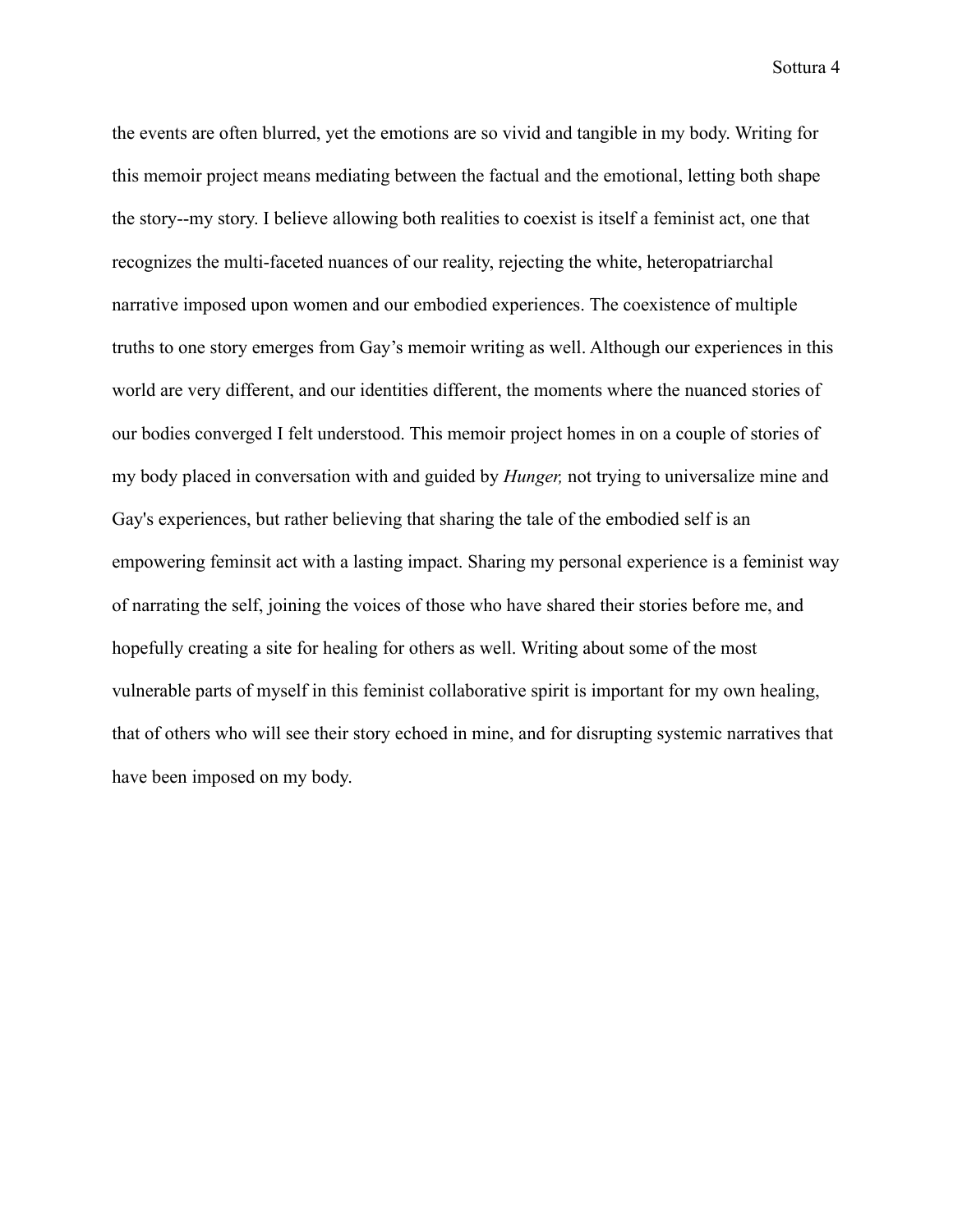#### **Writing the Body**

I write this with the knowledge that race, ability, class, sexuality, and gender identity interplay in shaping a body into what is desirable. Writing has the power to dispute and redefine the notions that subjugated bodies are deficient and undisciplined. Gay explores the disruptive and creative force of life-writing in *Hunger,* emphasizing how her fatness and Blackness in a racist heteropatriarchal world encouraged her self-conscious body-monitoring, shame, and guilt. Following a sexual assault, Gay finds comfort in food, in shaping her body as the opposite of what is desirable in order to protect herself. She describes how that very act of rebellion against the thin standard allowed her to "disappear" (13). In her eating and expanding of her own embodied self, Gay explains how she is consciously engaging in a disappearing act. A Black woman's fat body, as constructed by a white patriarchal fatphobic society, is an unworthy and deficient body. Gay has this self awareness as she realizes that "weight loss, thinness really, [is] social currency" (66). Her fat body is a problem that needs to be resolved in the context of this society, and although she intellectually recognizes that her body is not the problem, she is forced to face the reality she is living in as shaped by the dominant culture. Gay uncovers the failures of the medical community when she describes her experiences in a medical setting as a Black obese woman, as well as her highlighting of the infrastructural limitations of the physical world she inhabits. These barriers, alongside the shame and guilt she derives from overeating and obesity, enforce this need to regulate and discipline her body. Women whose bodies do not conform to societal standards face tangible disadvantages, that is why efforts to regulate one's body through self-deprivation are so prevalent in women.

I want to acknowledge the differences between my experience and Gay's. Although both of us are women who have lived through a sexual assault and consequently developed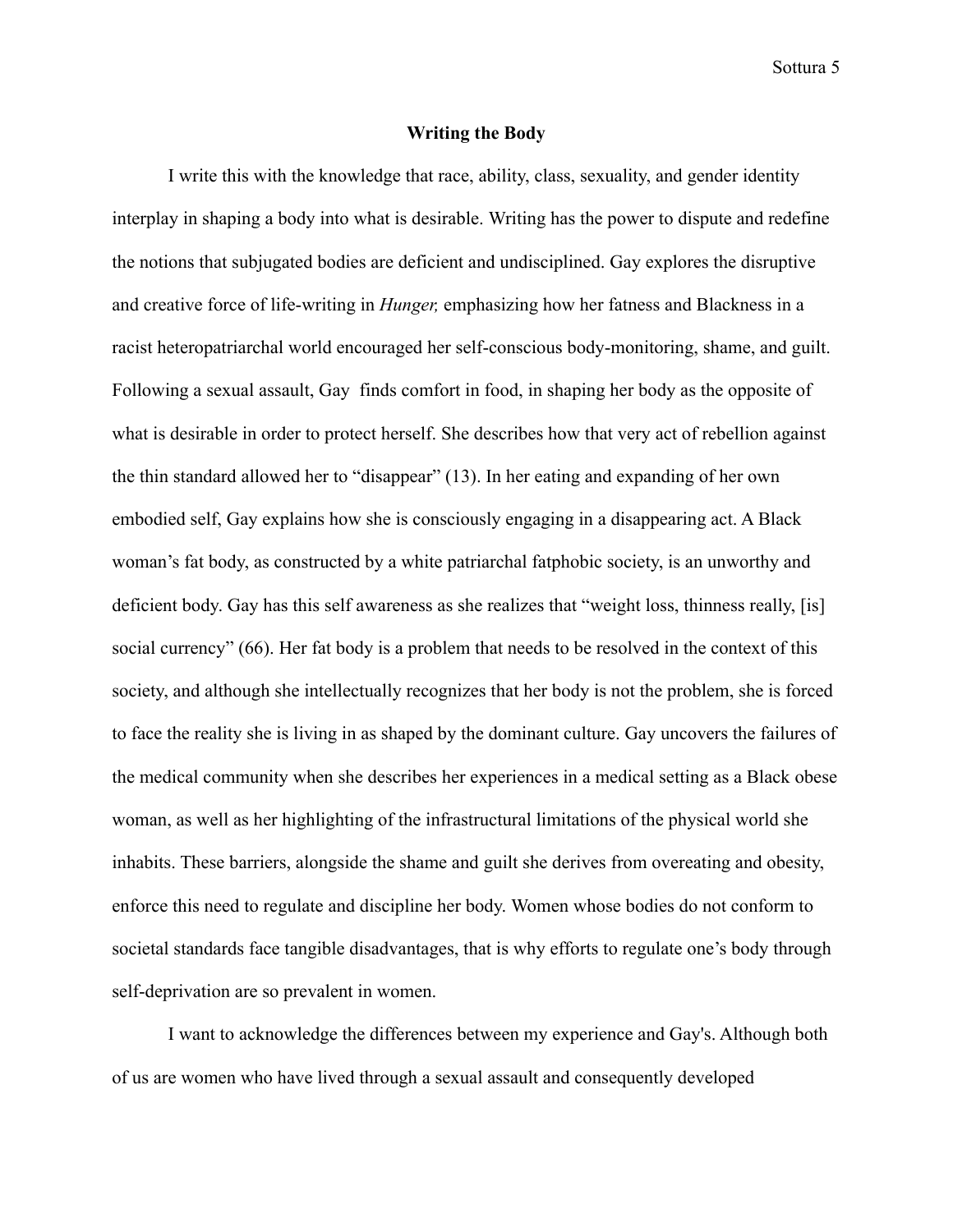complicated relationships with food, my experience as a white thin<sup>1</sup> woman is substantially different than Gay's experience as a Black fat woman. My whiteness and thinness do not disrupt the canons imposed by the heteropatriarchal society on what a female body should look like. These characteristics grant my embodied existence with privileges and a lack of barriers that fat bodies and the bodies of people of color aren't given. My experience of disordered eating and self-destruction fed into the norm rather than breaking away from it. Upon my writing and a deeper analysis of my experience, I've come to understand that Gay's disappearing act and mine, although visually opposite, called to a very similar visceral discomfort with being perceived through the male gaze following our assault. This understanding draws from the realization that appearance norms and weight norms are additional forms of gender oppression. The illusory notion of control over one's body encourages disordered eating behaviors as a means to reestablish the self-surveillance enforced by the heteropatriarchal society. My experience of anorexia and Gay's experience of bingeing and purging both fed into what the male gaze wanted us to believe: the one way to regain control over our bodies was to regulate our weight and our eating. Our memoirs refute this. Instead, the memoirs reveal that a true reconciliation with the embodied can self happen through a lengthy process of unlearning, healing, and self-love.

<sup>&</sup>lt;sup>1</sup> Although throughout this project I will be using the terms "thin" and "fat," I am critical of them. Their definitions build on heteropatriarchal constructions of bodies, and I reject their connotation of positive vs. negative. I attach no judgement to these words, but I want to address the societal and emotional weight that they hold.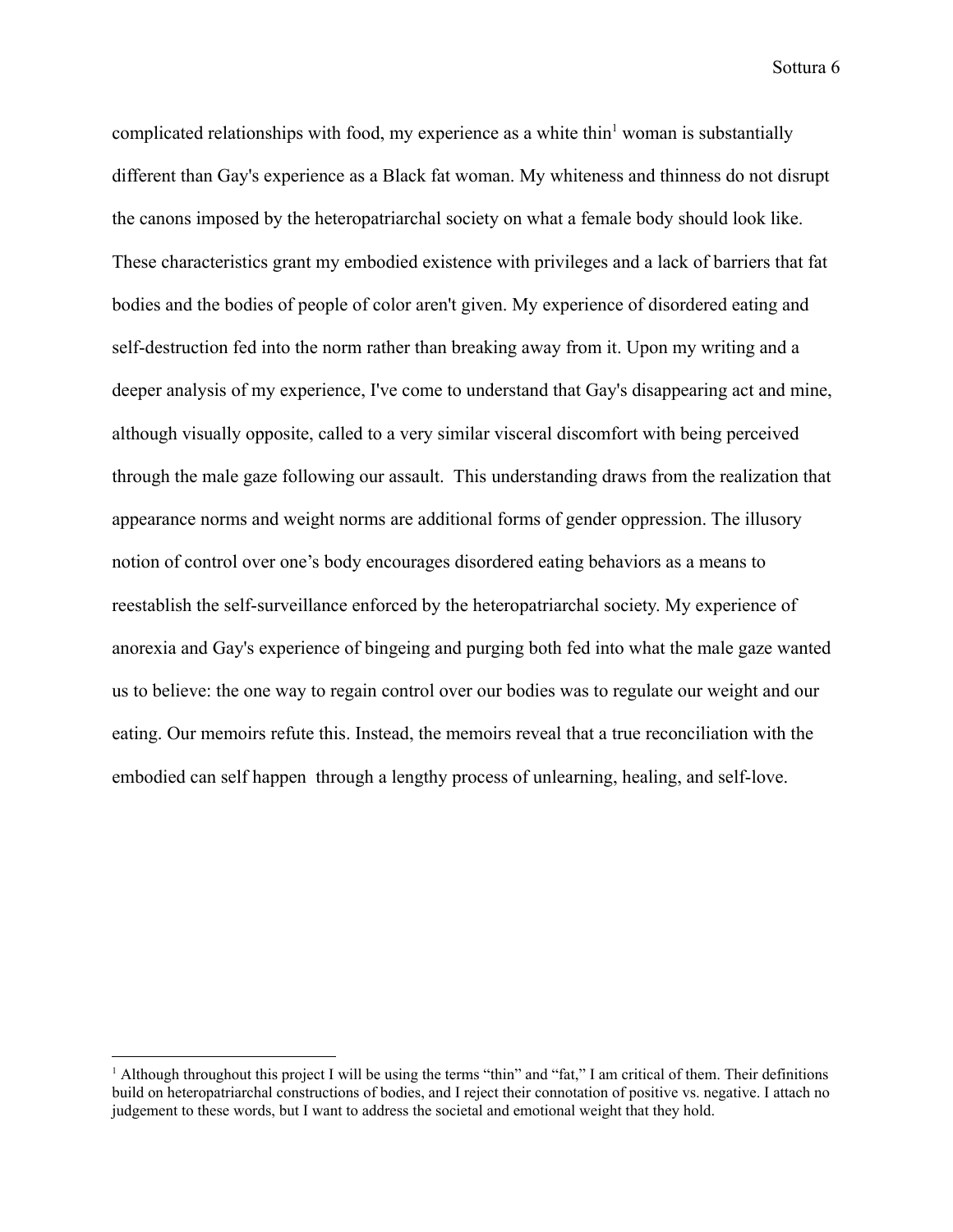# **Part I**

## Disembodied

or

# the Night my Body was Taken from Me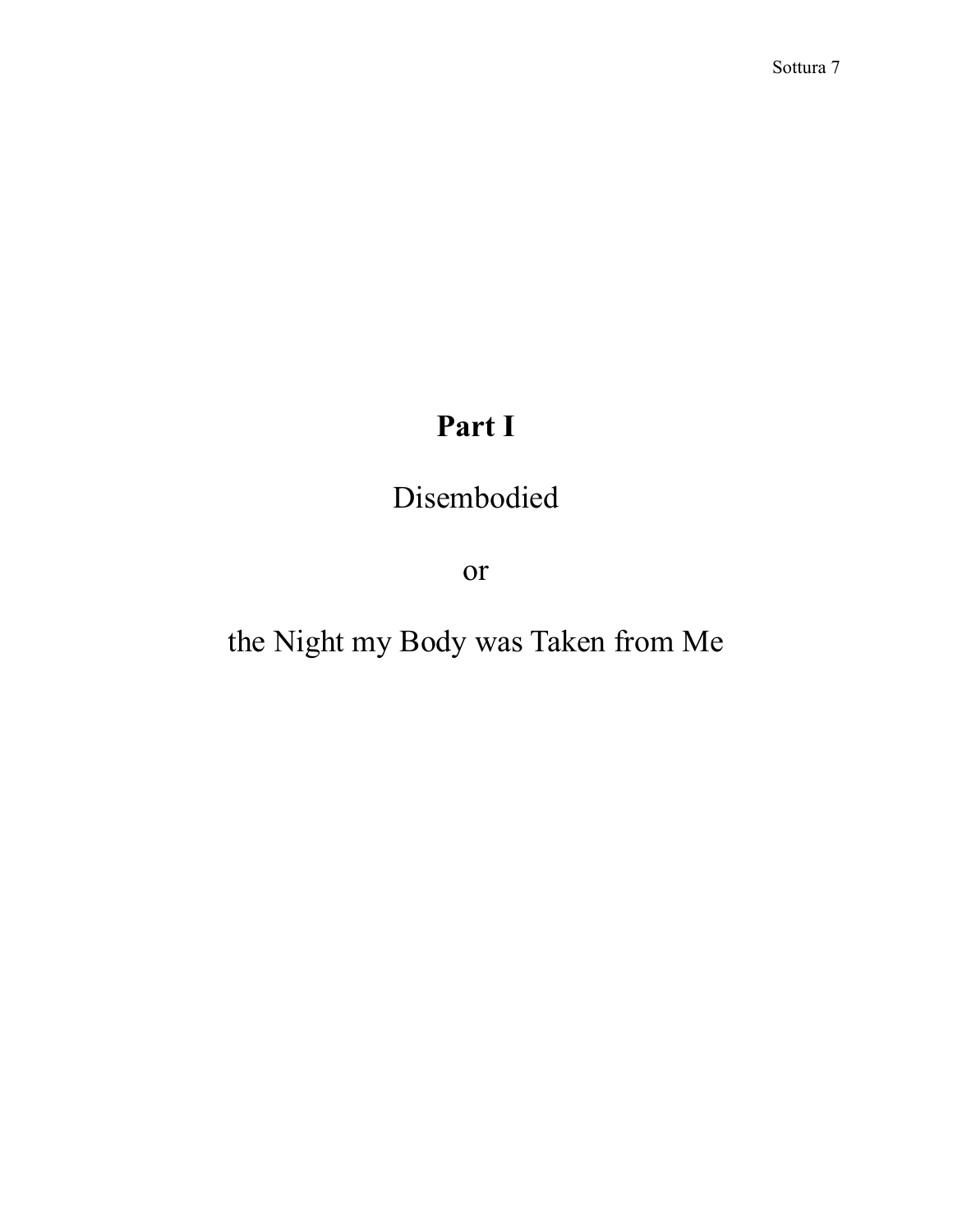*"This is a memoir of my body so I need to tell you what happened to my body" (38) Roxane Gay*

After it happened I had a fever for four days. Fifteen years old. My throat was so sore I couldn't swallow, so my mother laid me down on the living room orange couch and placed a wide yellow bucket by my side so that I could spit out my saliva instead of swallowing it. She used to give me baths in that bucket as a baby. The fever gave me dreams that smelled like ammonia and a feeling of no-return. Asleep I was underwater, the dust floating around me, the ocean salt crusted inside my throat. Sometimes a whale would rest on my chest, moaning with me. At least there was no blood on my underwear, at least there was nobody looking. The cold January sun would wake me up and make my bones swell. All I could do was open my eyes, empty my mouthful in the bucket, and give into this muffled sleep.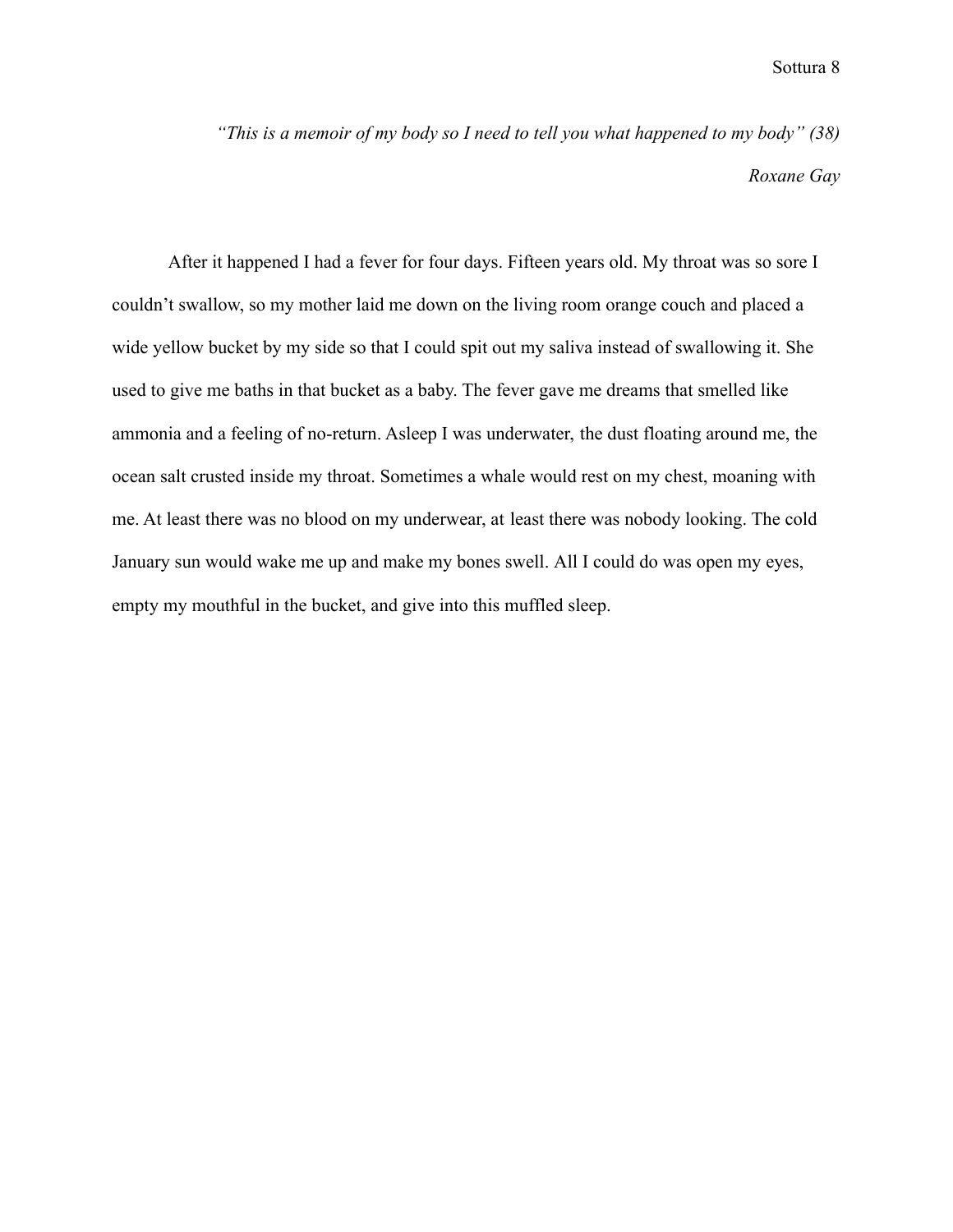## **New Year's Eve as Spit, or Echo**

I return in my dreams

holding my own that is creaturely.

Offering: here, I say, take me

debone me like fish.

From the dream is the fever,

all blood-nestled.

I spit

into the

bucket

used to hand-wash

the bleach

from the slips

and their thumbprints

off me.

What about my body

do you wish to keep?

| A sponge, blushed red                 |
|---------------------------------------|
| ripped fibers and nerves              |
| can't speak of                        |
| their dosing mouths                   |
| on me, hooked like fish.              |
| The difference between truth and fact |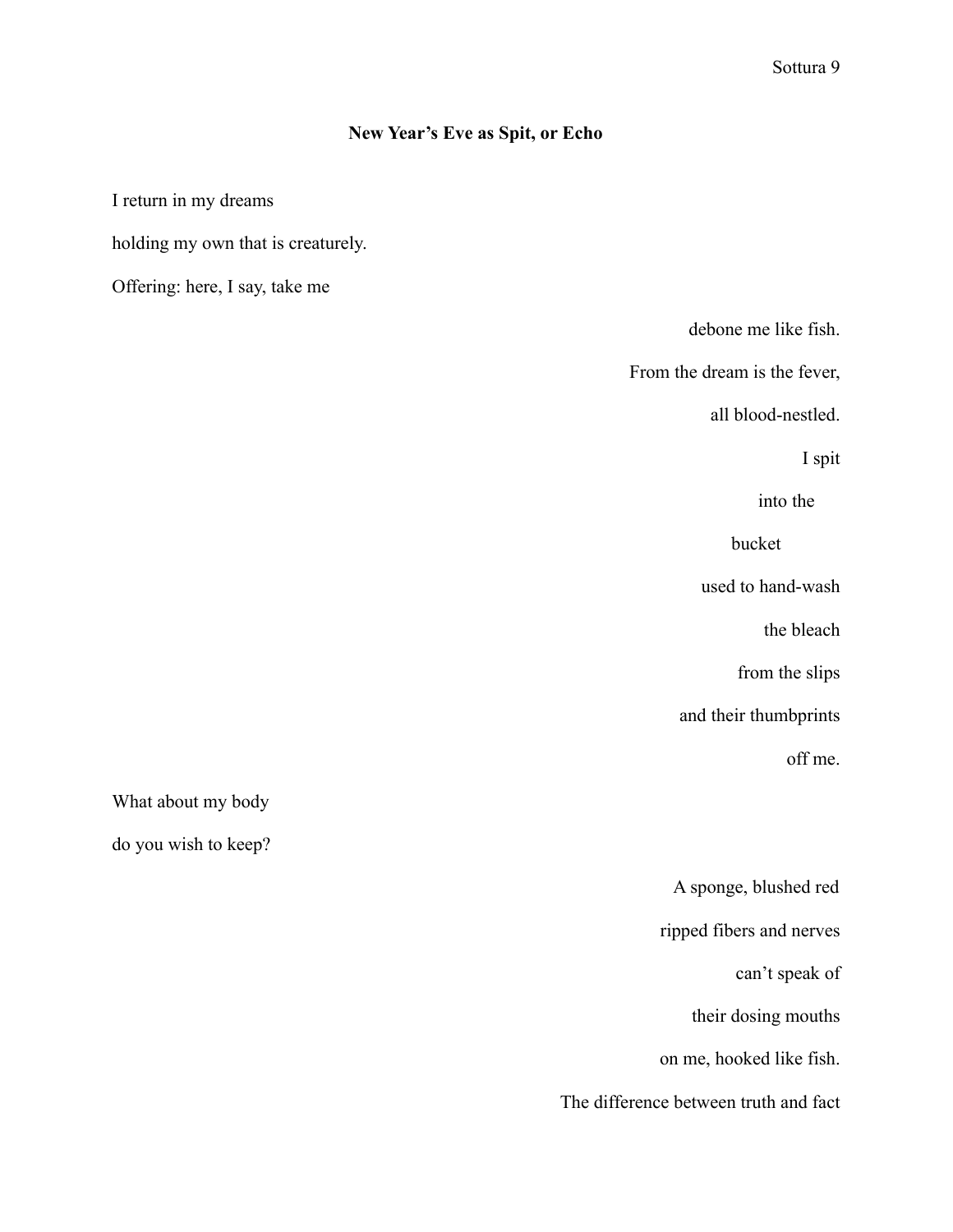does not belong to me. All theirs is

the bruised animal, that's how I carry it.

It was not in dream, but there

I return to touch it,

almost tenderly.

Creaturely me, seen through the water of memories forcing their bodies on me. The end of the spear dents my hips. Would you still take me like this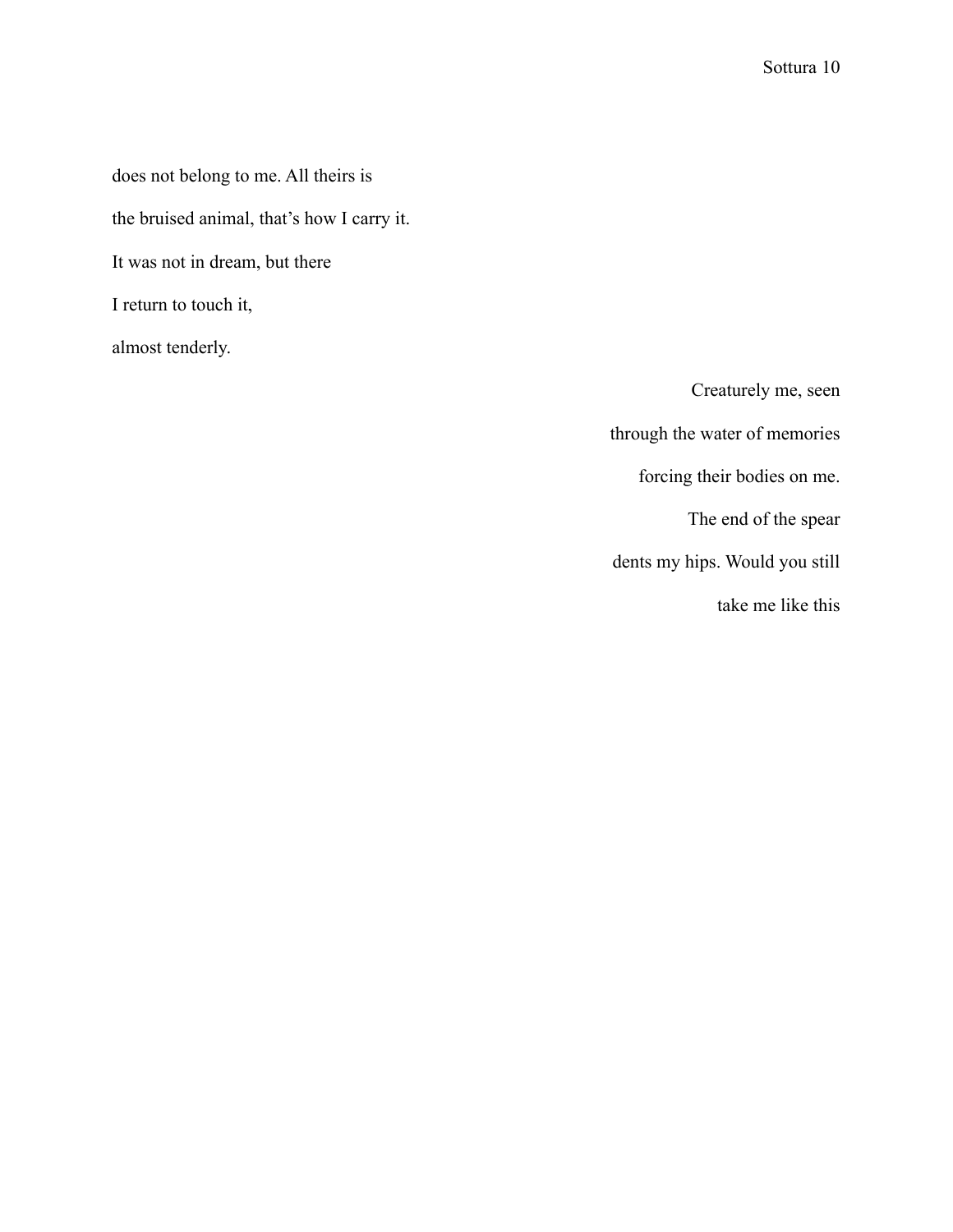#### **Spugne**

I didn't know I was a slut yet. What I knew was that I was sick, and so were my two best friends who came to the party with me. The fever weighed on me like thick fog. I recall that feeling in my bones. I'm thankful for that sickness now, it demanded to be tasted, survived. I had no time to inquire, to ask about what happened, to even speak about it. My body felt the foreignness of trauma and raised its temperature to fight it. As to say you don't belong here, the violence is not welcome.

While I drooled and spit into the bucket and slept in delirium, the talking had already started. On the phone screens, in between cigarettes at the park, over a sweaty beer. What happened at the party called for laughter, for sticky gossip. My friends and I would later find out, once our fevers were gone, that we had been proclaimed "sluts," *troie* in Italian. Dirty women, idle women, sloppy women, easy women. How do you squeeze yourself out from what others have decided you are? We laughed. When winter break ended our bodies ceased carrying the fever and school started back up. At the end of the first period a couple of girls who attended the party sat around me, eyes wide with curiosity, with judgement. How are you doing really meant why did you do what you did. I was confused, thought the fever came back. I was an active participant, I had a responsibility. I became defensive, explained that I was too drunk to remember much of the party. Explained how my friends and I could barely remember parts of the night. Explained how I did not want any of it to happen. I had not chosen to become a slut, I had forcibly been made one. The hurt of that realization is clear in my mind, sharp around the edges. What my body was, what it had become, was beyond my control.

I was particularly close with one of the girls questioning me. She told me I knew exactly what I was doing. Told me I had been irresponsible and was as much to blame as the boys who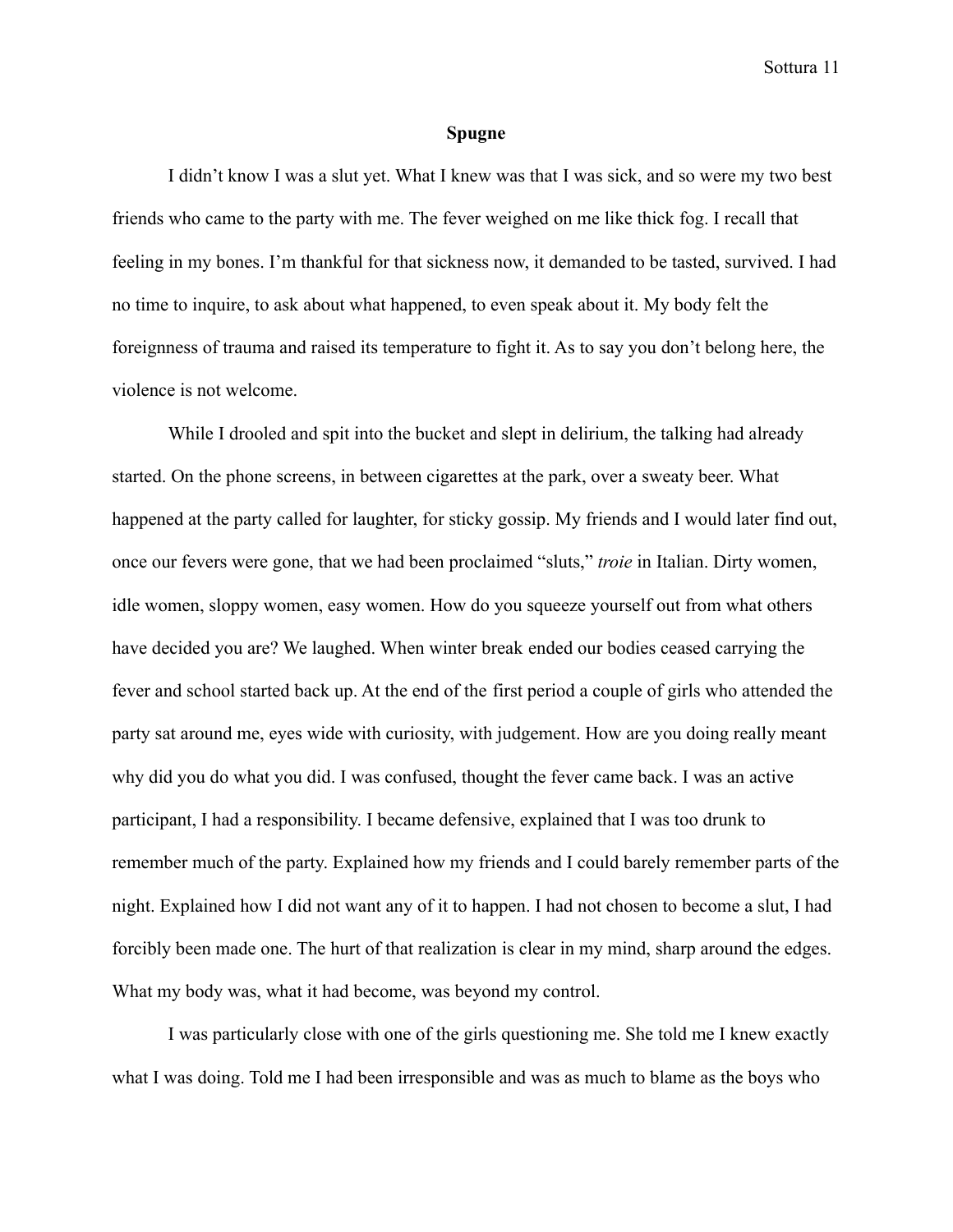took me. I was missing words, missing language, missing awareness, so I believed her. The explanations I gave, the words I did have, were the words that had been instilled in me by a system that failed (and fails) to recognize girls' traumatic sexual experiences. Those boys sexually assaulted me and I had been convinced it was my fault. The language I had was the language everyone at the party and everyone who heard the stories had for me. My two close friends and I were the sluts who drank too much. Beyond sluts, the boys thought up another name for us, "sponges," *spugne*. Beyond the alcohol, we absorbed their bodies.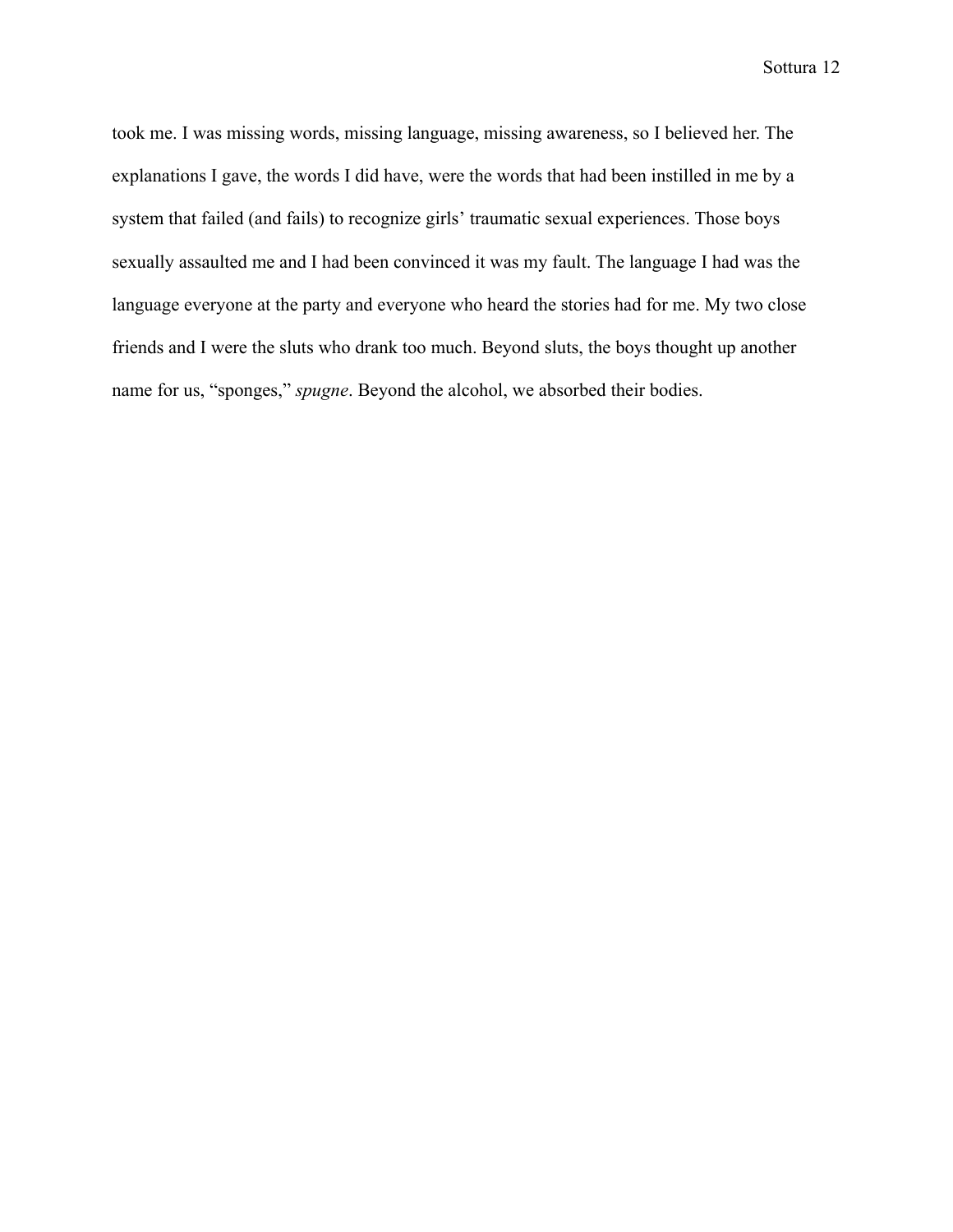#### **Dignity, in the name of the Lord**

The aftermath stung the most on Saturday nights, when my two close friends and I would go out to the piazza to drink and hang out with our friends. All the boys from the party would be there. Smug looks on their faces. I remember the cold, still, January. I remember wearing different heels and barely feeling my toes. I remember looking down a lot, I remember whenever there were too many people at the entrance of the bar we would have to squeeze past them and they would laugh. I remember smelling them over and over. Unable to escape. Not yet choosing to disappear. Whenever we would see them we would then run to an alley and light up a cigarette, snuggled up to each other. Not a word mentioned.

The way we coped with it was by saying that we had lost our dignity. At a loss for language, our gaping mouths could make sense of it only by framing it as something that was embarrassing, something not to be mentioned. Something like dignity, that in a deeply Catholic society meant blood on the sheets after the wedding night, meant purity, meant self-respect. We kept saying we had lost our dignity that night because it was what we had been told, never for it to be returned back to us. We left it at the party, slick on their fingers.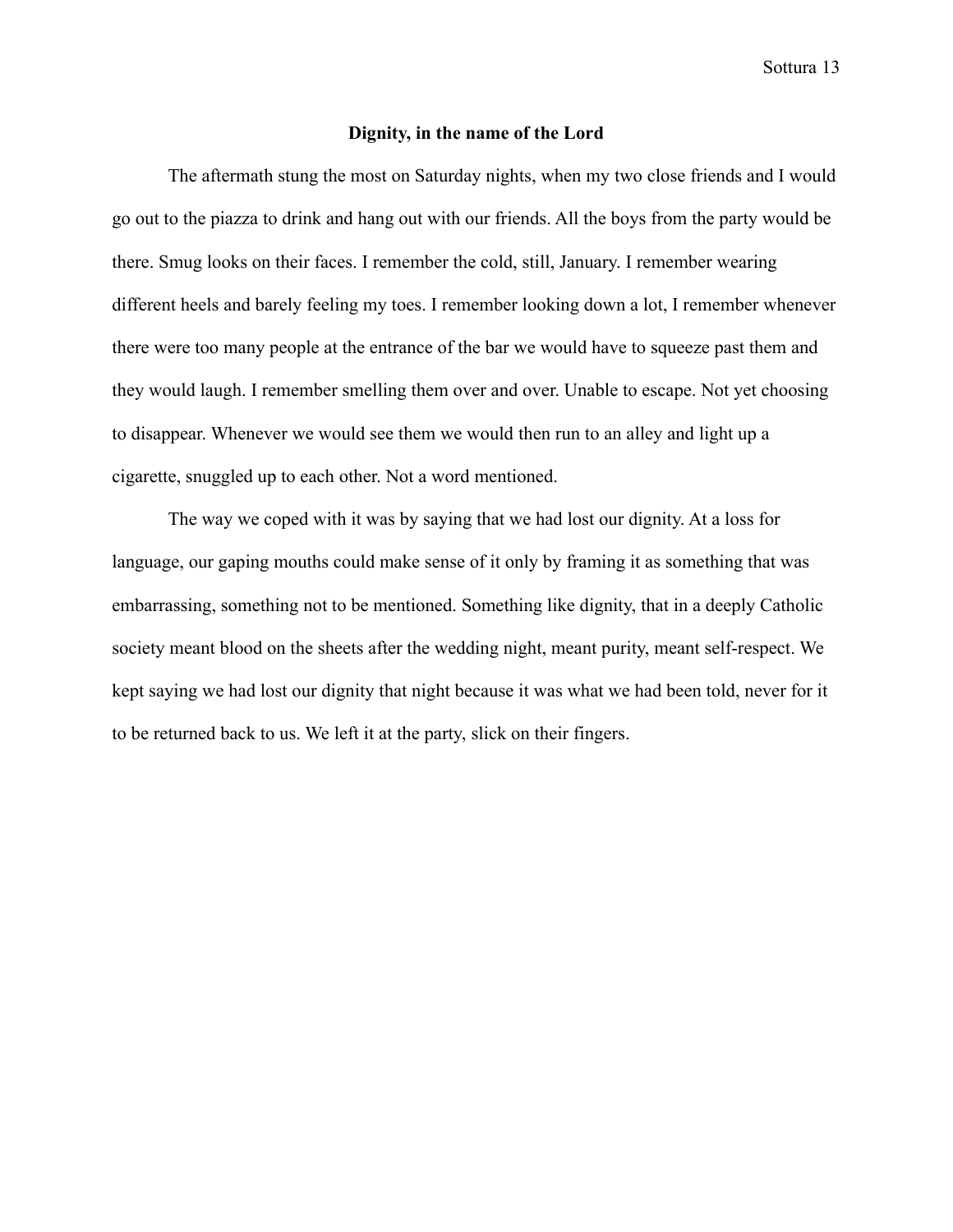#### **Fifteen**

That night I deserved to be taken care of. I deserved to be treated with care and love and respect. Instead of being touched and having their penises shoved into my mouth and their fingers inside me, I deserved to be asked if I was okay, deserved someone to be there for me and help me. I was too drunk to do that for myself and the group of boys took advantage of it. I was fifteen, I went to a New Year's Eve party with my best friends and the group of so-called "cool" boys sexually assaulted me. I wasn't the only one who was assaulted that same night, but that's not my story to tell.

At fifteen I was excited to go to this party that these highly desired boys invited us to. I wanted to kiss someone, I glowed with desire to feel wanted. I was inexperienced, insecure in my body because of ways I had been treated in the past, frequently told I was unattractive. The chance to be desired by those cool boys was thrilling. I got ready that night with an anxious heart. Wore red lipstick, black dress, skin-colored tights, high heels. Put my glasses on, sprayed perfume behind my ears, said a prayer to the Mother Mary engraving hanging above my bed, like the guilt-ridden Catholic girl I was and still am. I don't remember much, but I remember the cold, and I remember the smoke.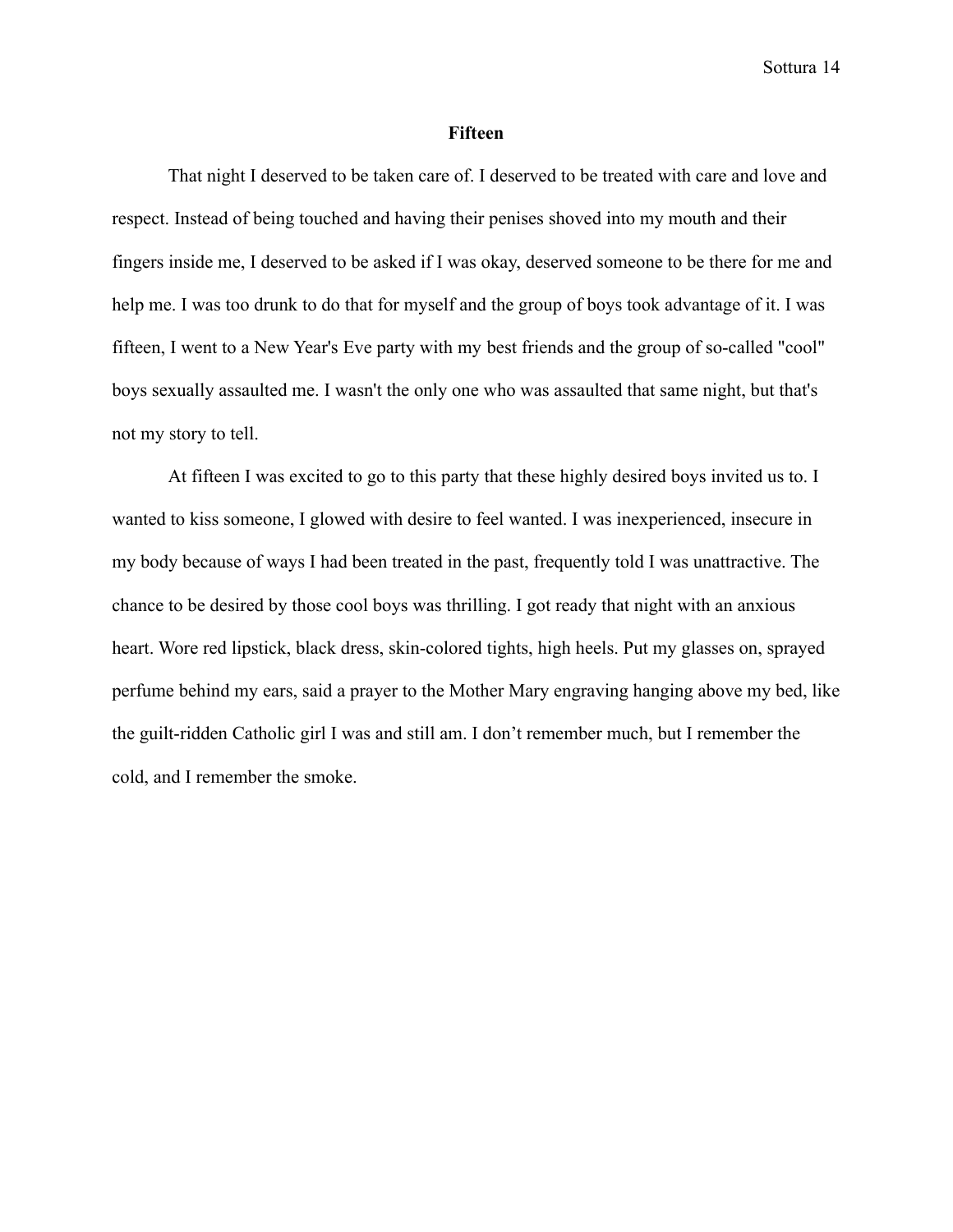#### **The Night of New Year's Eve, 2011**

The *canonica* is attached to the church like a boil on the skin. It protrudes out of its side, looking like something that shouldn't be there, something you're waiting on to disappear, to heal and go away. The *canonica* is the priest's house and where the boys held the party. The priest had taken God with him up in the mountains for a winter retreat. Everyone knows the *canonica* holds secrets. It swells. What do you even do to a boil on the skin? You avoid touching it, keep an eye on it. You don't meet it nails-first.

It was so cold that night, December 31st. We walked in with our backpacks and our heels on, took a pack of cigarettes out that we would share throughout the night. We set the bags down in the dining room downstairs, the one where most of it happened, the one where a glass door leads to the garden and a wooden door that leads to that broom closet and a dilating door where I entered as a girl and left as something else, someone else. The dining table reigned in that room, I remember when the alcohol wore off and I could smell them on me, I would stare at the legs of the chairs around that table and think of how earlier one of the boys that didn't touch me (his girlfriend was there) pissed on a copy of the bible in front of everybody. I wondered if God watched. I was barely me, I was barely His child. I wondered if He watched and thought I needed that. Wondered if He saw me fall down the stairs holding on to my best friends after they managed to get me out of the bathroom where one of the boys first took a claim on my body. Wondered if He could smell the bleach they washed the whole place with, once they were done with us. Did He know that bleach is great at removing fingerprints?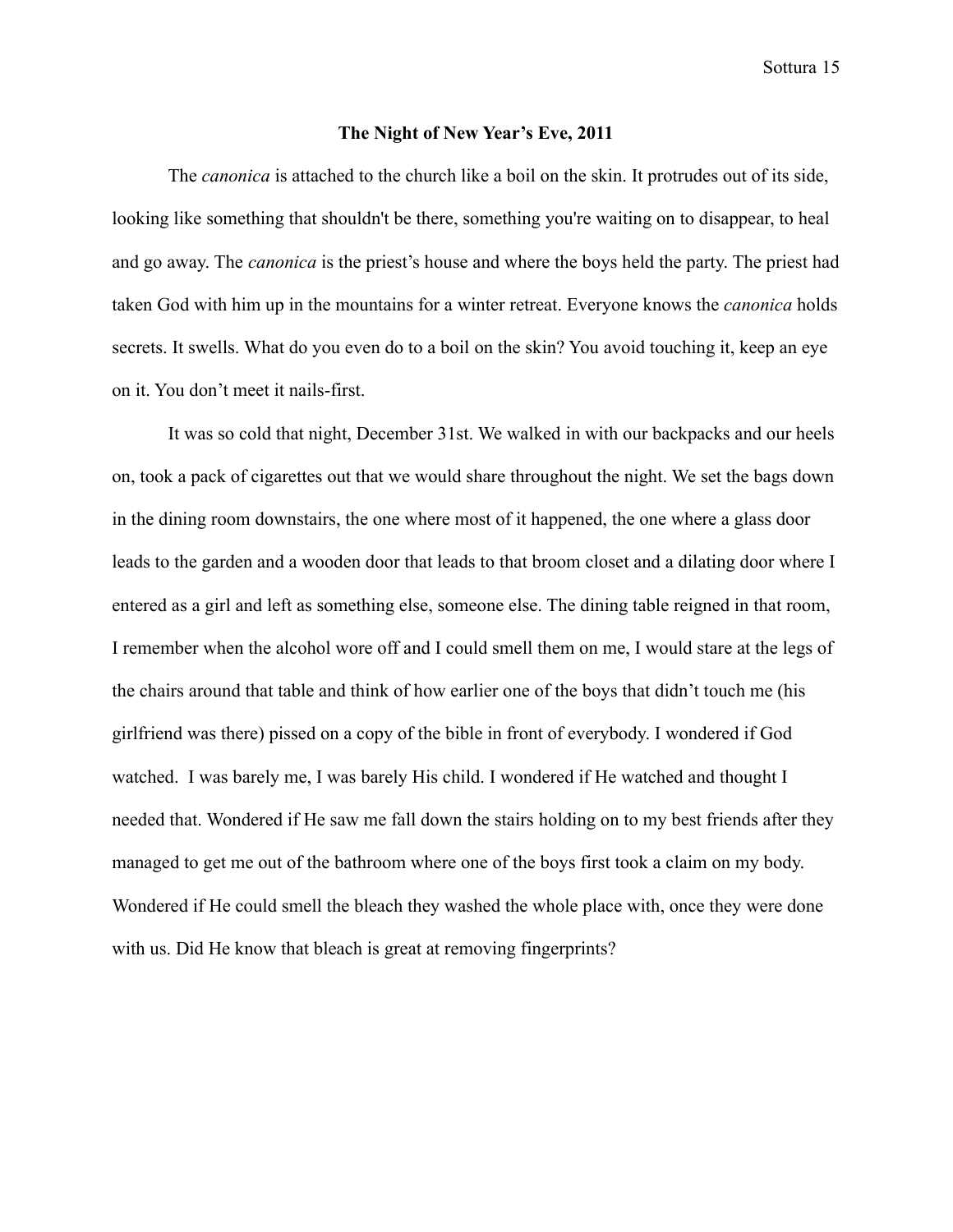### **January 1, 2011**

I'm fifteen, I'm delirious on the couch after some boys locked me in a boil and hurt me. The following day I have a 104 fever and a throat so sore I can't swallow my saliva. I can't eat. My body is expelling them from me. During that time I read a cheesy romance book where the main character wakes up after hitting her head and finds out she has forgotten the past five years of her life. She is now successful and beautiful and has taken revenge on those who have hurt her. It's 2021, it's been ten years for me and I'm not sure I know what revenge means.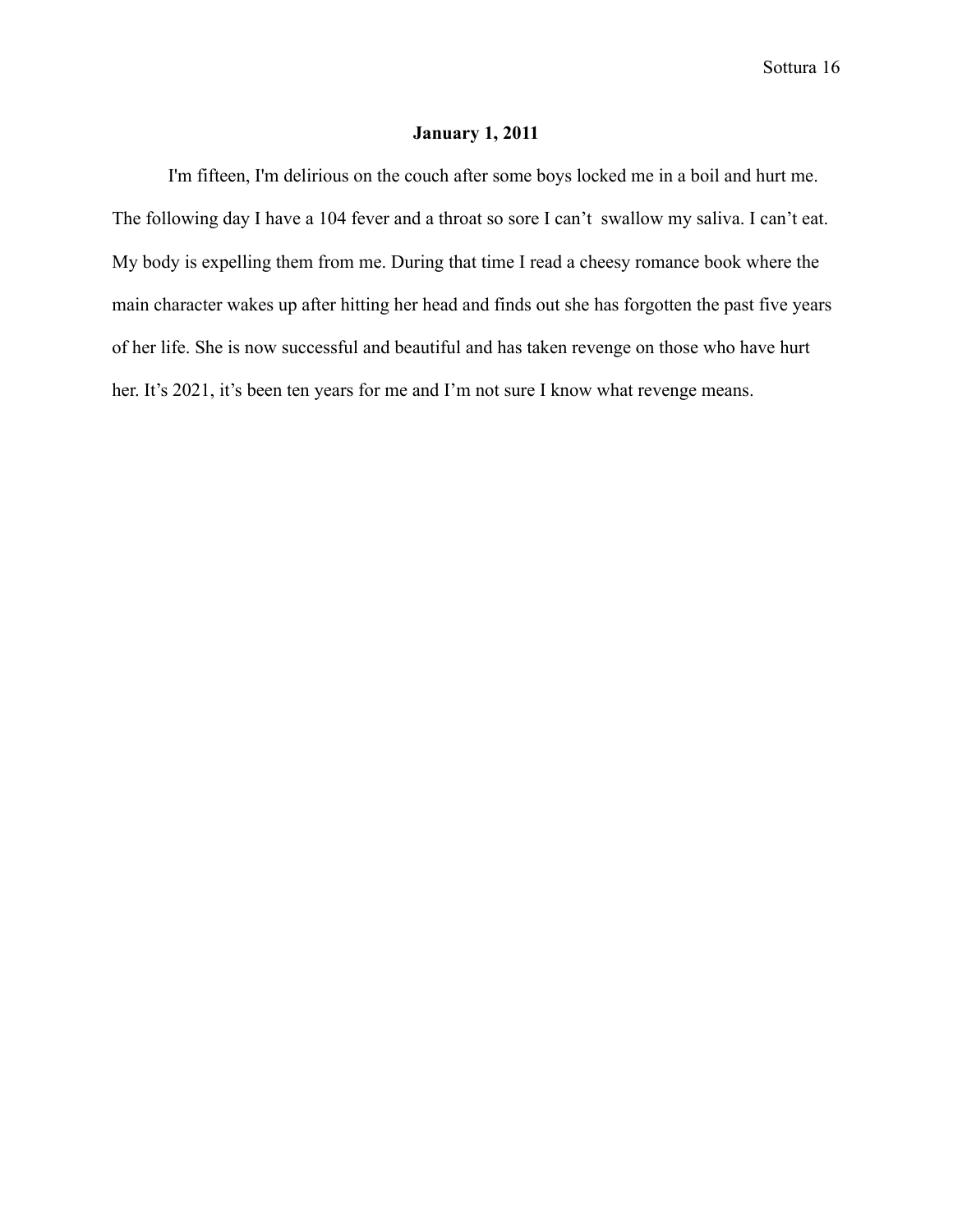#### **Memories / Rendering**

Everything blurs with the drinking. What I know, what I see when I close my eyes, is the first boy taking me to the upstairs bathroom and lowering down my tights. I don't know what is happening. What I know is that I have no way out because these are the cool boys, what does resisting them look like? I ask him to stop touching me, I try to get to the glass door of the bathroom to leave because my friends are calling my name, but he pushes me against the wall, light blue tile, very 70s I remember, and puts his fingers inside me. I think one of the other boys forces the door open and there I was with my tights and panties down. I'm laying against the wall, I can barely stand. My friends, the ones I trust, are also drunk. No one to take care of us because three drunk girls at a party with the cool boys are not safe and will not be taken care of. That's what happened. After the bathroom the clock strikes midnight and we have new drinks in our hands. After midnight I'm drowning and underwater. I know they are taking me downstairs, in the big room with the table and the door to the garden and the mattresses on the floor and the door to the broom closet. Instead of giving me and my friends water, sitting us down, taking us somewhere safe to sleep, they take turns putting their fingers inside of us and shoving their penises inside our mouths. They had it all planned out, I suspect. The mattresses on the floor, the sleeping arrangements, the bleach. I smelled it for weeks after. I knew we would have stayed the night. We didn't think that sleeping over with fifteen or so other people meant that we were consenting to them playing with us. I didn't consent.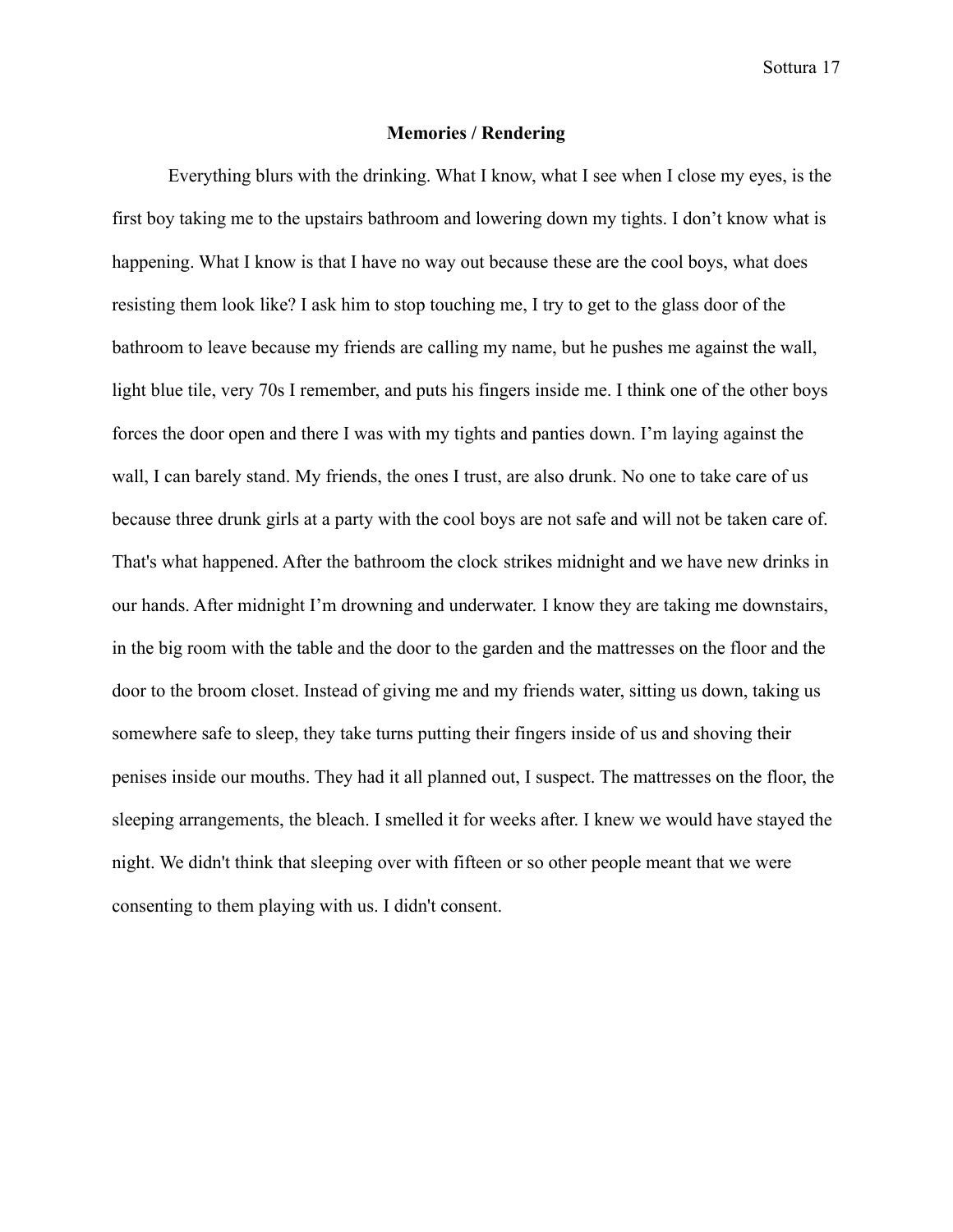#### **A First**

So went my first ever sexual experience. Too drunk to stand in a bathroom with a nameless boy. Too drunk to stand in a broom closet kneeling on the ground with a penis down my throat. Too drunk to stand on three bare mattresses on the floor with two other boys taking turns at fingering me and again putting their penises in my mouth. I'm sorry for being explicit<sup>2</sup>.

<sup>&</sup>lt;sup>2</sup> I apologize because it is not my intention to shock, or trigger the reader. I chose to be explicit in my telling of events because it is meaningful to my own healing to speak openly about details of the assault.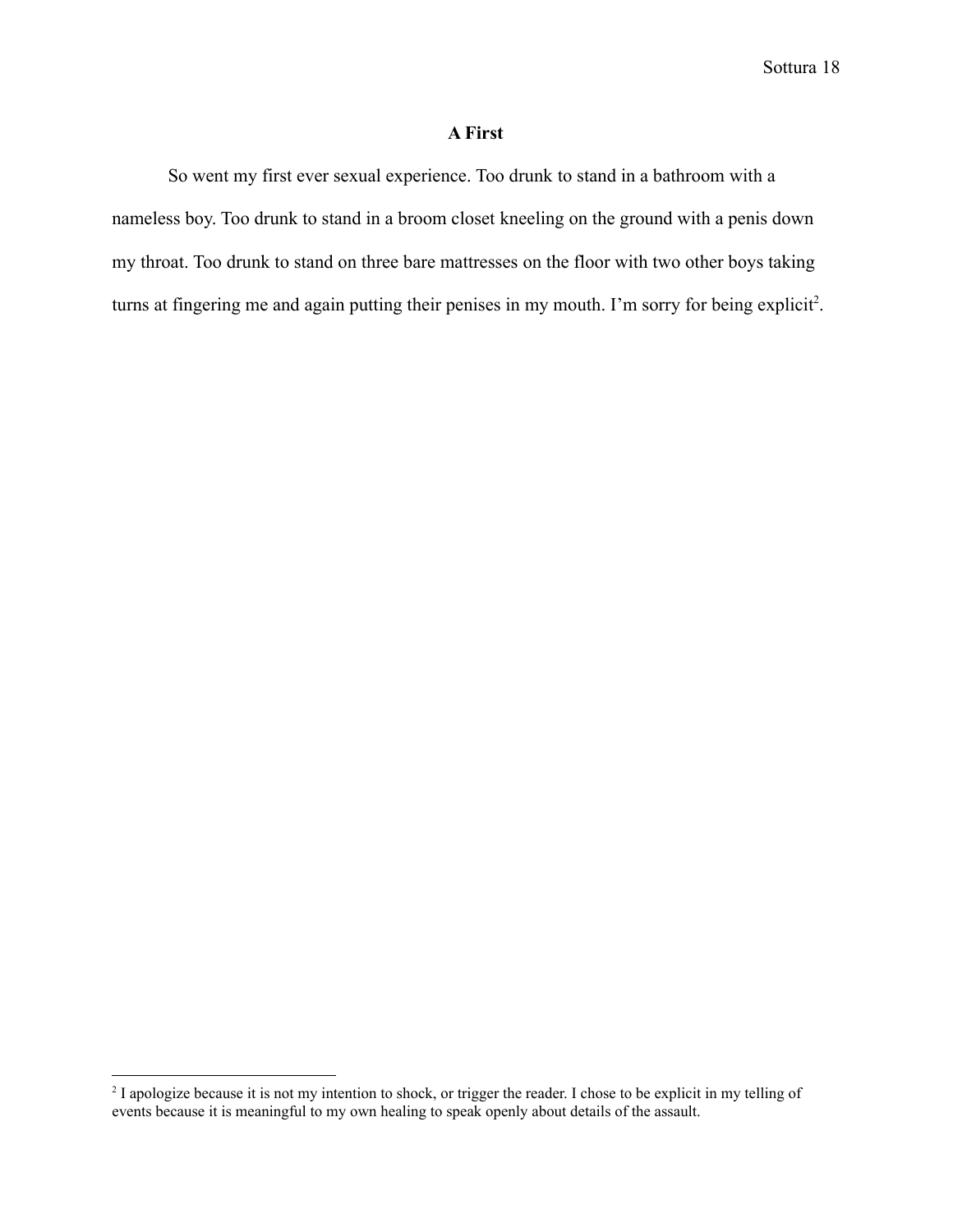## **The Language Given**

The other girls at the party say:

"Those sluts."

"You know you wanted it. You knew when you went to that party what was going to

happen. You knew."

"I'm so disappointed in you."

"You deserved it, that's what you get for drinking so much."

"How embarrassing."

"How pathetic."

"Wait til they think about this tomorrow."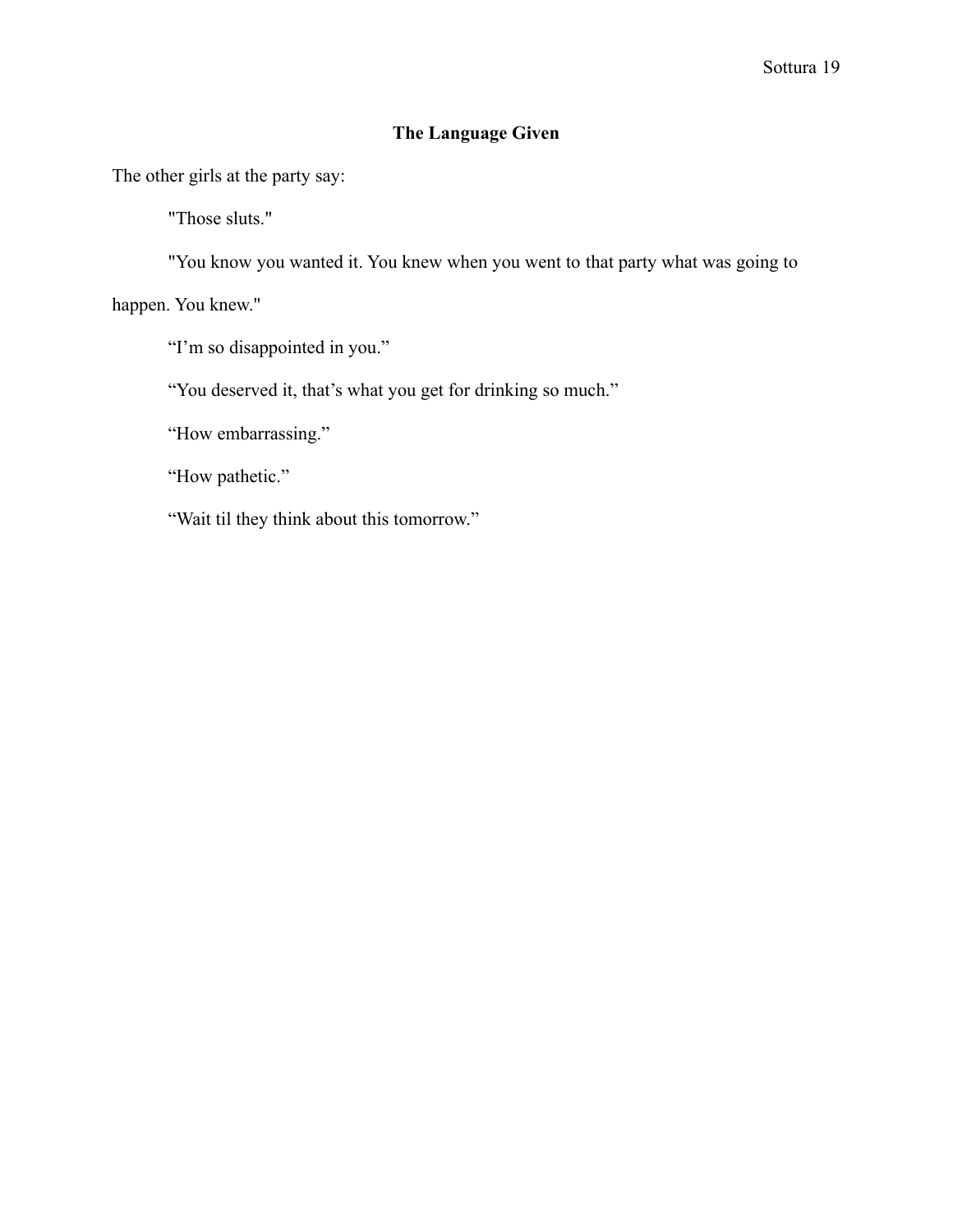#### **Opened / Ghostly**

After those boys violated me my body became an open wound. Instead of infections, it welcomed denial. The ghost haunting my body was greedy, and soon learned that in order to protect me, it had to take and take from me, until I was so detached from myself it could fully take over, and deny me of my own self. First, it denied me the truth. I became a skilled liar. I began nestling the truth in napkins, in the guise of a healthier lifestyle free of sugars and oils, wished I could hide it in toilets too but throwing up is the one thing I'm not, and was never, good at. The lying tried to keep me safe from the memories of that night by denying me sleep. My bed became an endless place of remembrance. Although the alcohol had clouded my vision and my senses, now there were flashes of hands, smells, pressure, forcing inside my body, keeping me awake. There was the re-piecing together of what our bodies remembered, and what others at the party saw. I couldn't sleep because of a looming anxiety heavy on my lungs, so I would distract myself. The ghostly voice that had entered through their breaking me open kept whispering in the dead of night, begging me to remember what had happened to me. The more I rejected it, the more desperately the ghost would howl. *Look at it. Come here, take this pain and do something with it.* I couldn't listen. I would stare at the light filtering through the window, the blueish light of the moon. I would keep my eyes open, alert. I always feared something would happen the moment I closed them. I had to be vigilant so that terrible things wouldn't happen to me. I had already failed once and couldn't fail twice. At night my body demanded to be listened to, telling me how scared it was of itself now that a divide had occurred. The body / the ghost. The body / me. The body / the ghost / me /. Entities at odds with each other. Enemies within me. I began dissociating from my body, finding ways to simultaneously distract and feed the ghost. I had to prove that what had happened to me happened to someone else, to a body that wasn't mine but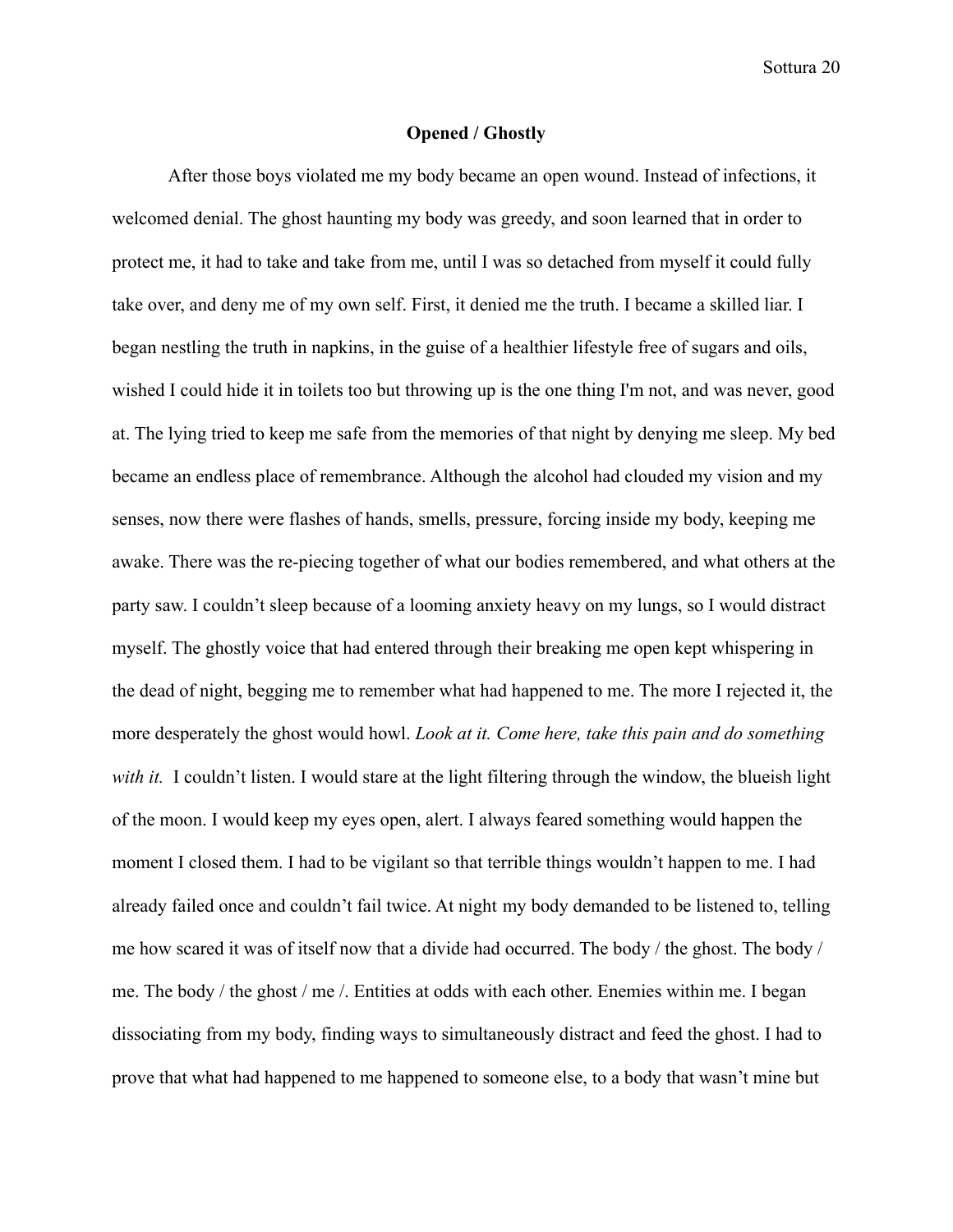that I had borrowed for that night and now had to discard. This undisciplined flesh was mine to control and shape, and what better way to do that than shrinking it, making it so small it would disappear and be harder to touch, to find, to violate. And to live in.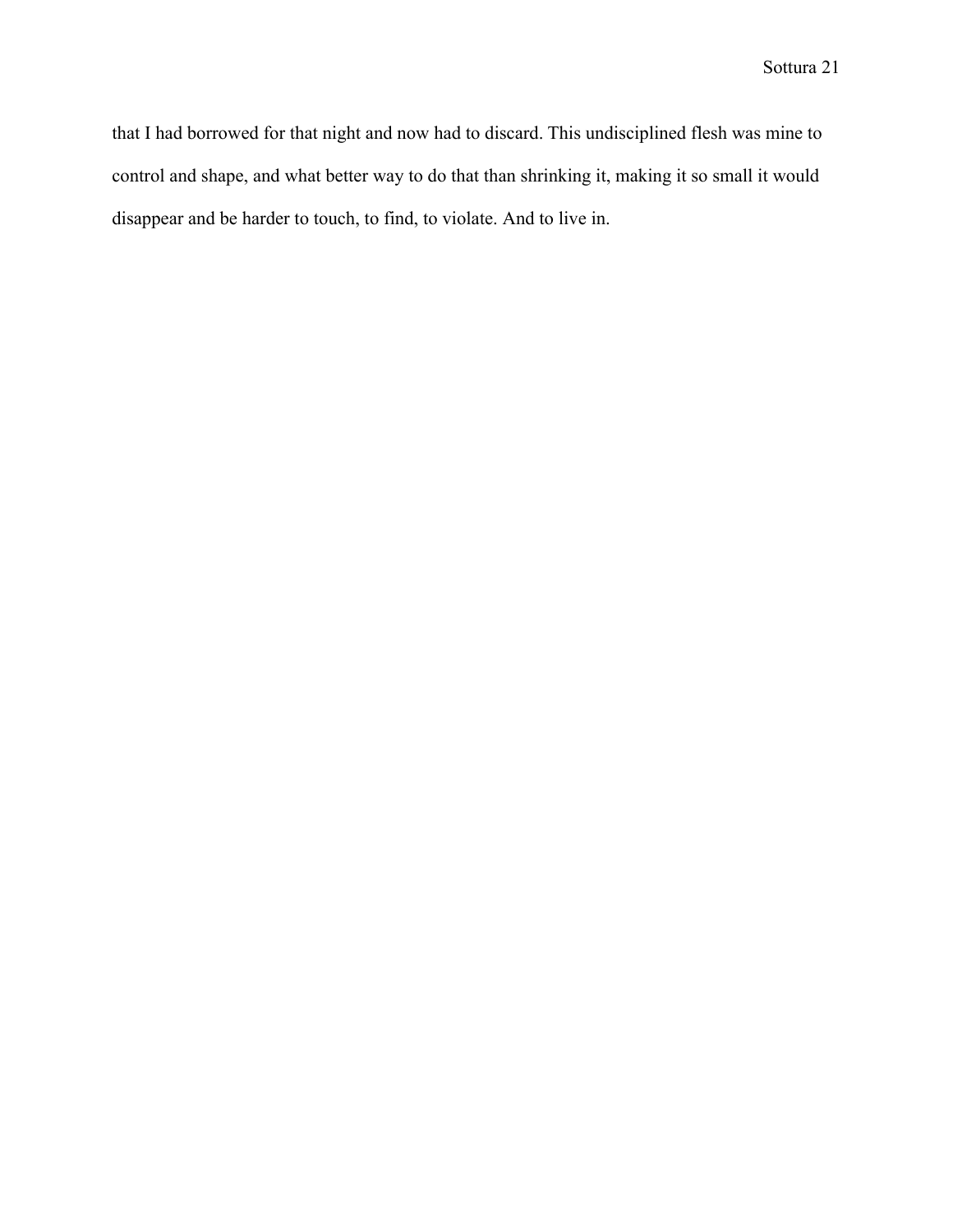You've lost the lines of your body / where once was milky moonlight pooling / now is slick blood. / How to remove a red stain from red underwear on a red morning? / Twenty eight days have not passed / you know only bitten boy nails can color so carelessly. / There is something about sacredness / or secrecy. / The limits of my skin so malleable / so welcoming? / How to close a perennial opening / when consciousness fickles / when voices are weakened?/ When the lights are turned on before dawn / and the music is stopped? / You gather the empty cups / the clear bottles / lock the door. / Let the heat wash over you / kneel in the cleansing mist. / Say this is my body / but recoil at your own touch. / Say you've grown too much / there's too much of your flesh for those fingertips. / You hear the fracture / the breaking of hard tissue / a crack in between / the you at hands' reach / and your mind writing this. / Give your body to me / says what you'll know as a sickness / give me the cherries / their stems and their leaves / give me the roots / the blossoms / the spears./ I will prune and trim / I will help disappear.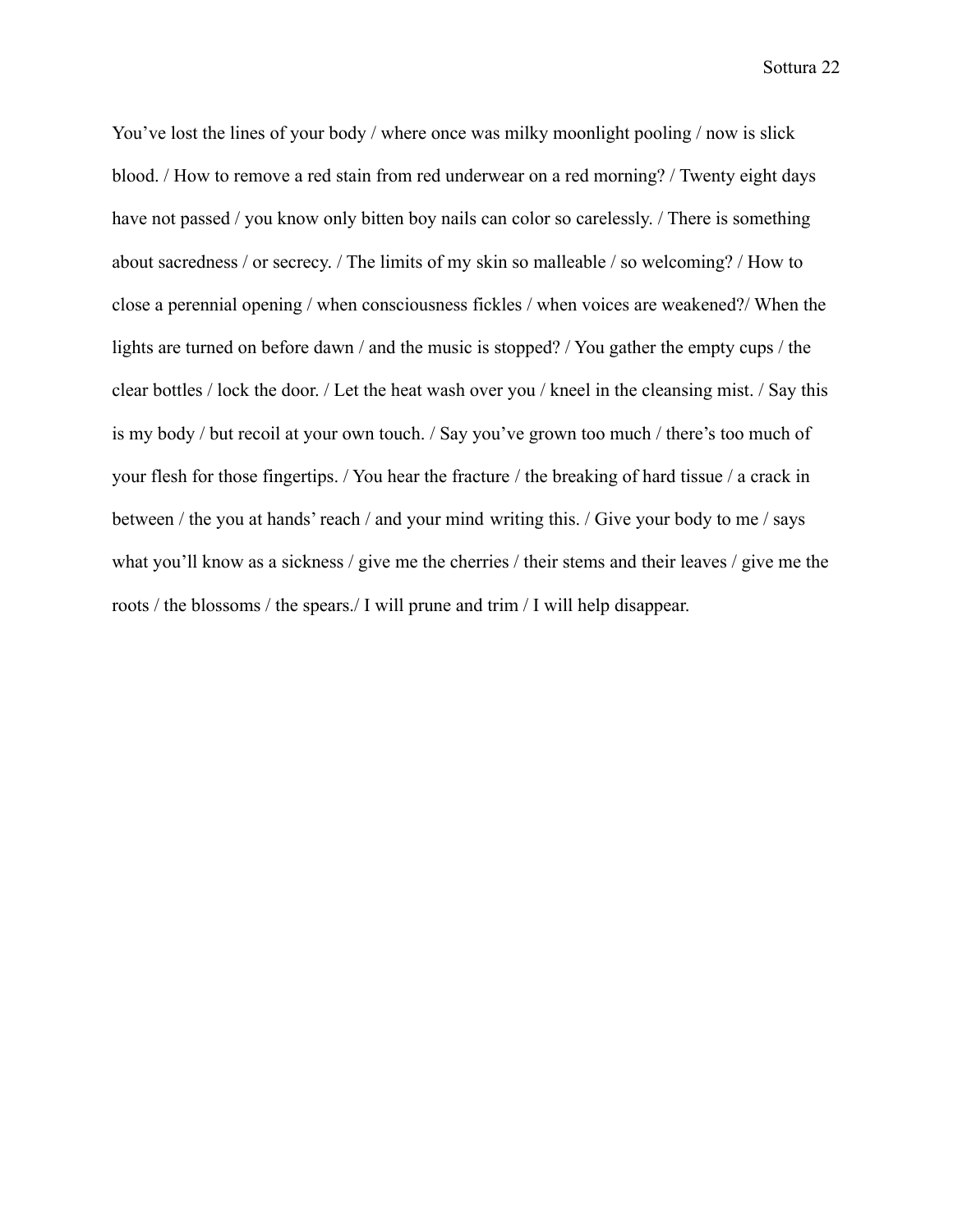## **Part II**

The Self Objectified

or

the Ways Hunger Consumed Me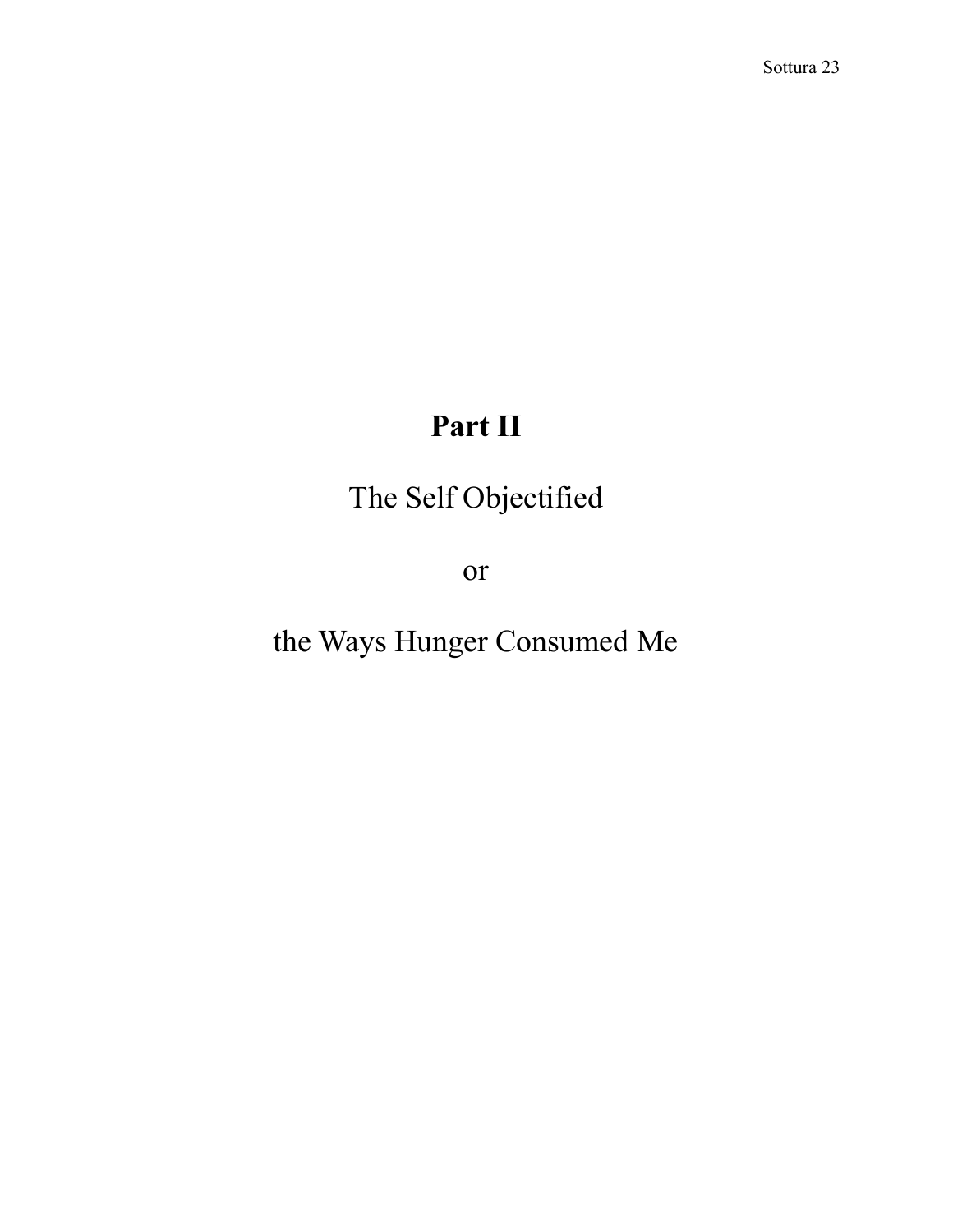*"I want to disappear until I gain control of my body" (13) "I found ways to hide in plain sight, to keep feeding a hunger that could never be satisfied -- the hunger to stop hurting" (61) Roxane Gay*

When I think about blame I think of myself. I think of the active role I took to make myself smaller, to shrink myself, to starve myself. I think of the drinking, of how I had a choice to go to a different party, of how I and only I was the one deciding what goes into my body. Except it's more complicated than that. Except I know (and I'm working to feel) that it was not my fault, unlike what a misogynist world would want me to believe.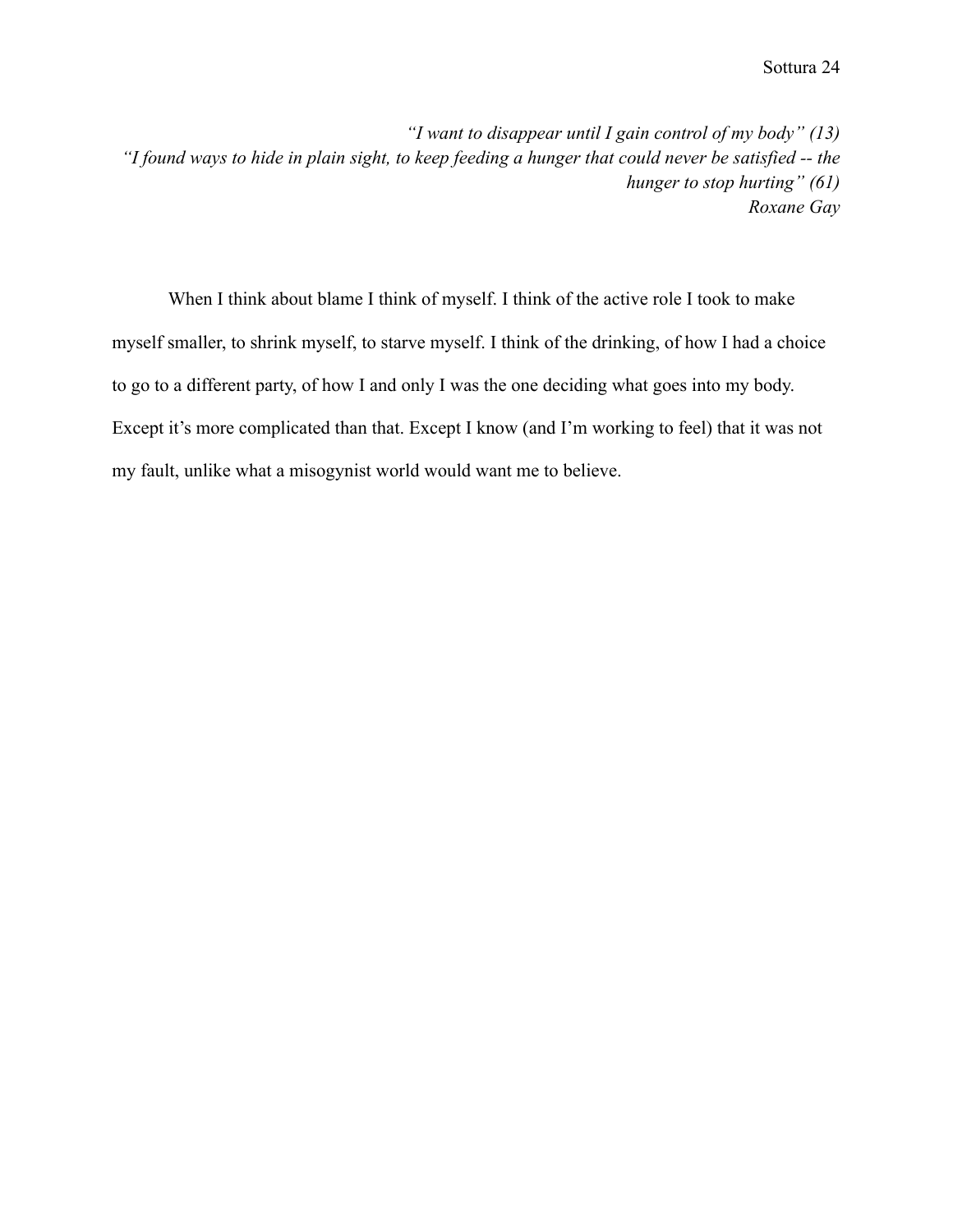#### **Body as "It"**

There is little choice in being anorexic, despite the many narratives that suggest so. I believed those narratives too, so much that I thought I was choosing to diet, to do something beneficial for my body. That's what I was taught that women are supposed to desire in a heteropatriarchal world. A thin body, a malleable body, a disciplined body. I thought by losing weight bad things wouldn't happen to my body anymore. I would be respectable, I would be in charge, I would have a choice about what happened to my body and how my body would be perceived. I needed to prove to myself that this body that didn't feel mine was still mine. So I began restricting my food intake, feeding into the belief that a thin body couldn't be hurt the way the body the night of the assault had been. I began exercising. I began lying. I began drifting away from the physical version of myself that had been violated, treating my body like an object that had to be fixed, that wasn't really mine, but was for other's to consume, for hunger to consume. I looked at my body with a clinical eye. It was made up of numbers and skin and fat and muscles that could be controlled with mathematical formulas. It had been ripped open, and now my job was to fix it, stop it from hurting, so that I could either find a way to live with it again after it was taken from me, or completely give it away to the pain, to the hunger.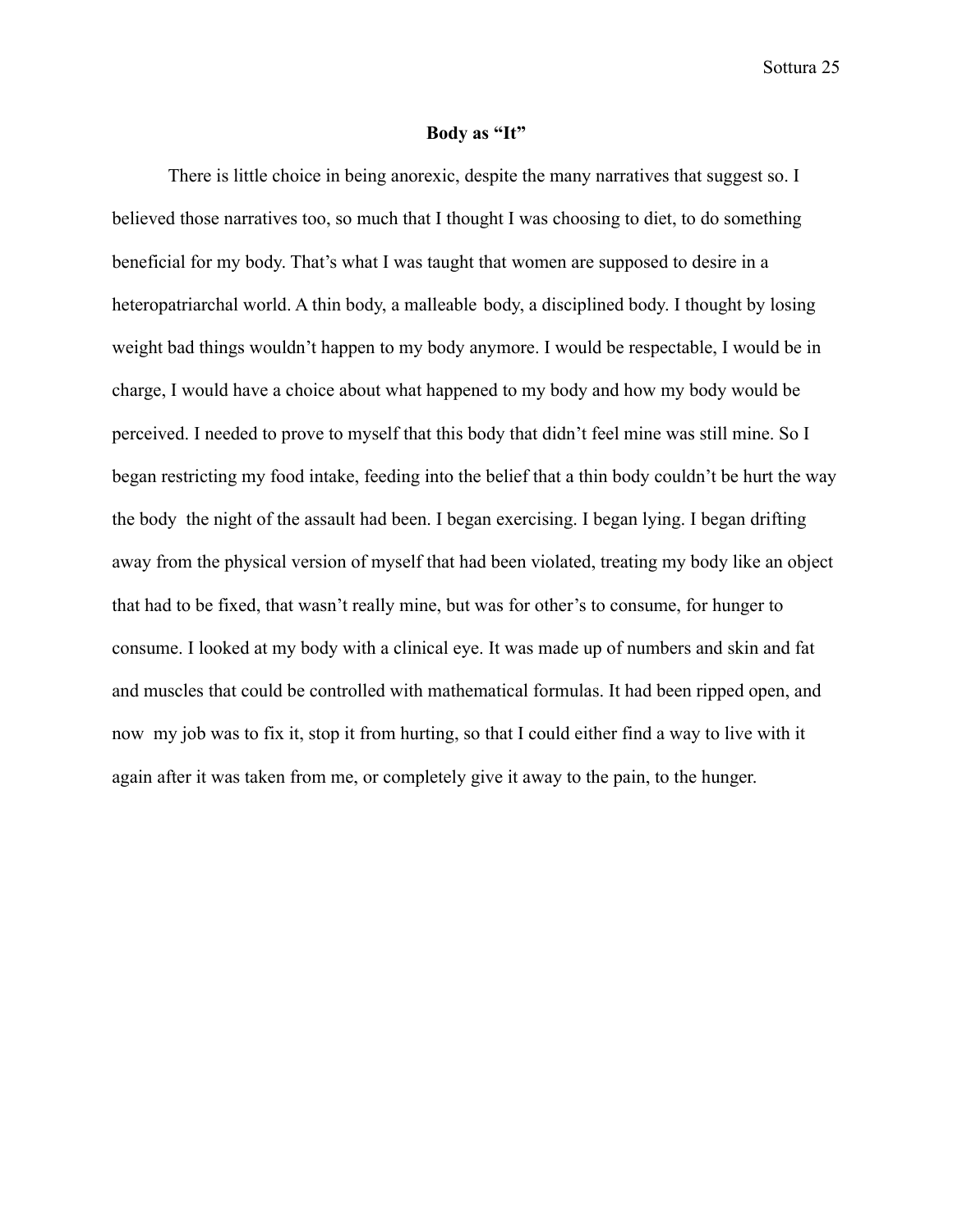#### **Ghost / Fear**

When I decided the course of action for this body that didn't feel mine, I didn't realize I was choosing harm. I had been told there was no better way to love your body again than by losing weight. This messaging almost killed me. This messaging enabled me to develop unhealthy and unsustainable eating habits. It's common to think that discipline is the hallmark of an anorexic body, but anyone who's engaged in disordered eating knows there is a point where discipline isn't discipline at all. It's a lack of choice, it's a terror that leaves no room for any option other than restrict, lose weight, relish in getting smaller, and fear, fight anything that gets in the way of it. Discipline is a conscious decision, it's a purposeful decision that is renewed each day. My anorexia left room for no conscious decision.

I don't quite have the words or the knowledge to describe how my approach to reshaping my body went from dieting to eating disorder. What I know is: there was a point where I had no other choice but to listen to the irate voice of anorexia that would whisper, then yell, at any given moment about how many calories I had eaten that day, how terrible I was for having eaten more than I had promised myself I would, how miserable I was going to be for indulging in an extra almond or a piece of candy my grandmother slipped in my pockets. The anorexia became a manifestation of the ghost, a manifestation of the trauma I was carrying. I went from wanting to lose a little weight to not being able to stop losing weight. I wasn't up to me anymore, it was up to the disorder and the deep psychological fear it had instilled in me. All that was ghostly had taken over.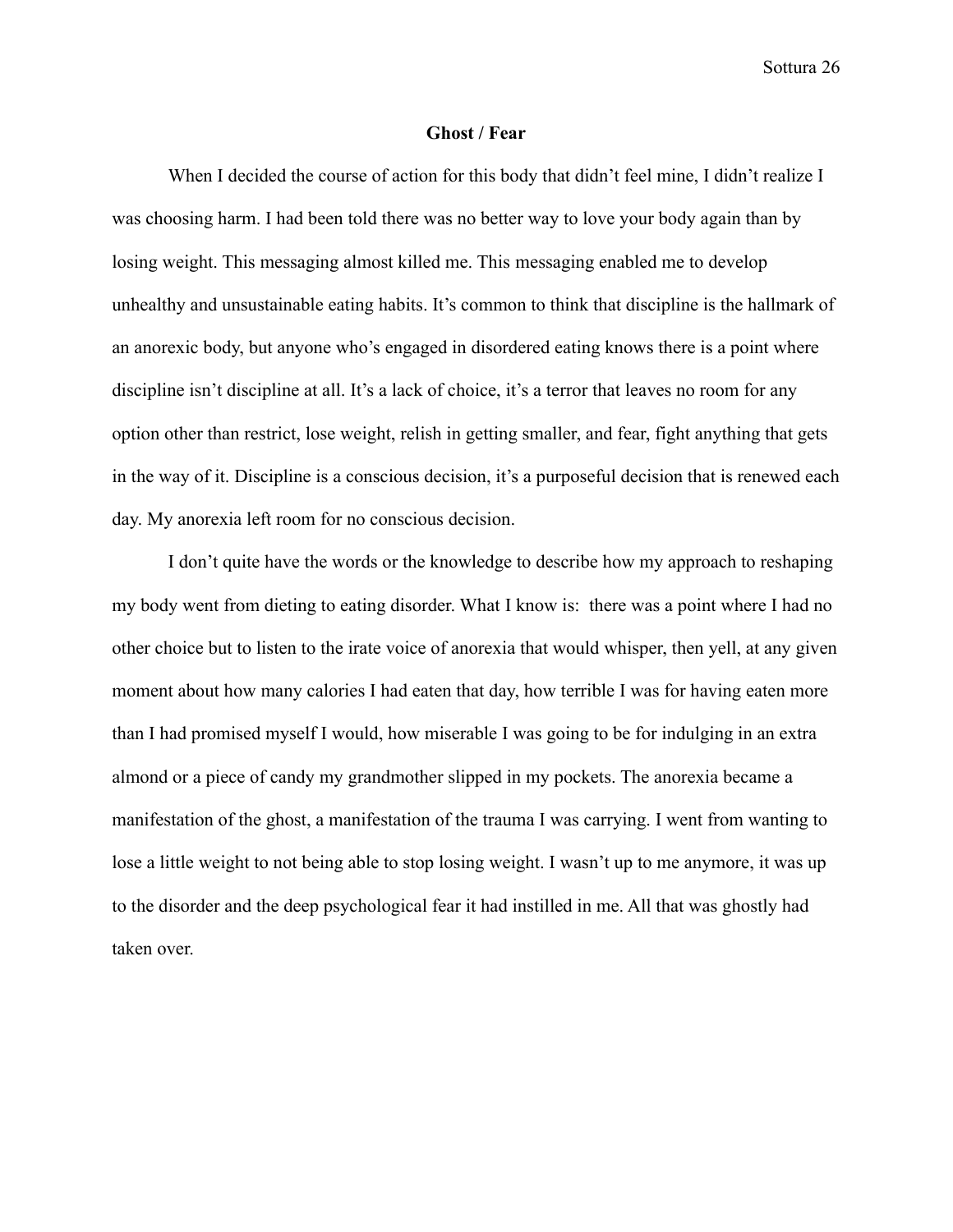### **A First, Again**

It's hard to point at a specific moment when the loss of control happened and the crack in my body welcomed the denial of the eating disorder. All I remember was my mother asking me to have a bite of the tiramisu we had made together, explaining how that one bite was not going to make me gain all the weight I had lost in those months after the assault, and all I could say was "*Non posso, mamma.*" "I can't, mom." When she would ask why, begged me to just try, it was not discipline telling me I couldn't, it was something stronger than my own will.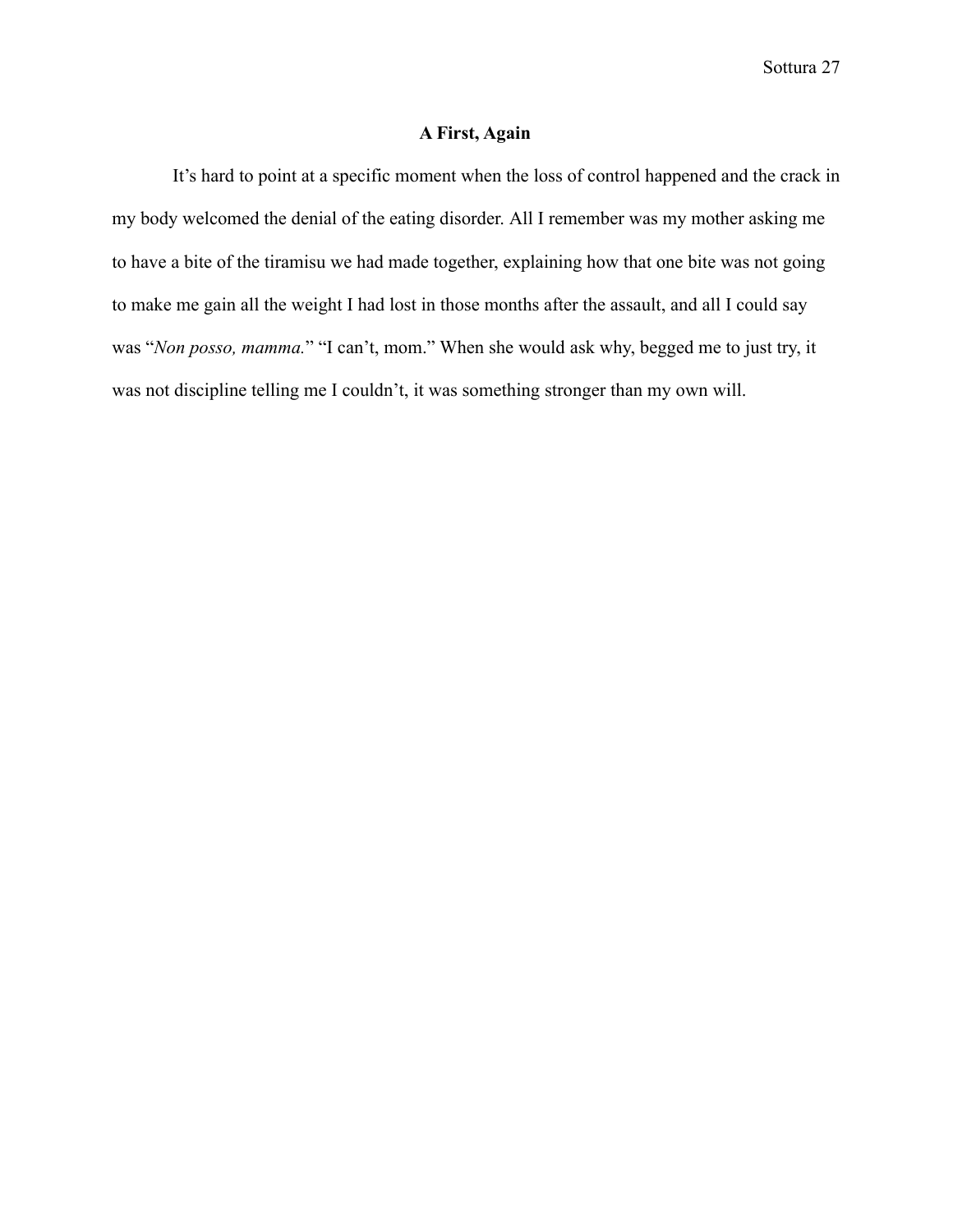### **Adjusting**

When my disorder started, my mother had no idea what had happened to me that night at the party. She still doesn't. When I began demanding my meals to be adapted to my fears, she didn't mind adjusting her cooking for me. As a woman, she had also been taught that weight-loss was to be admired. No salt, no oil, no sugar, no cheese. Smaller portions, eaten slowly, so that I could still pretend I was eating enough. Every ingredient weighed and measured, so that I could then look up the calories and continue the math in my mind. It went a little bit like this.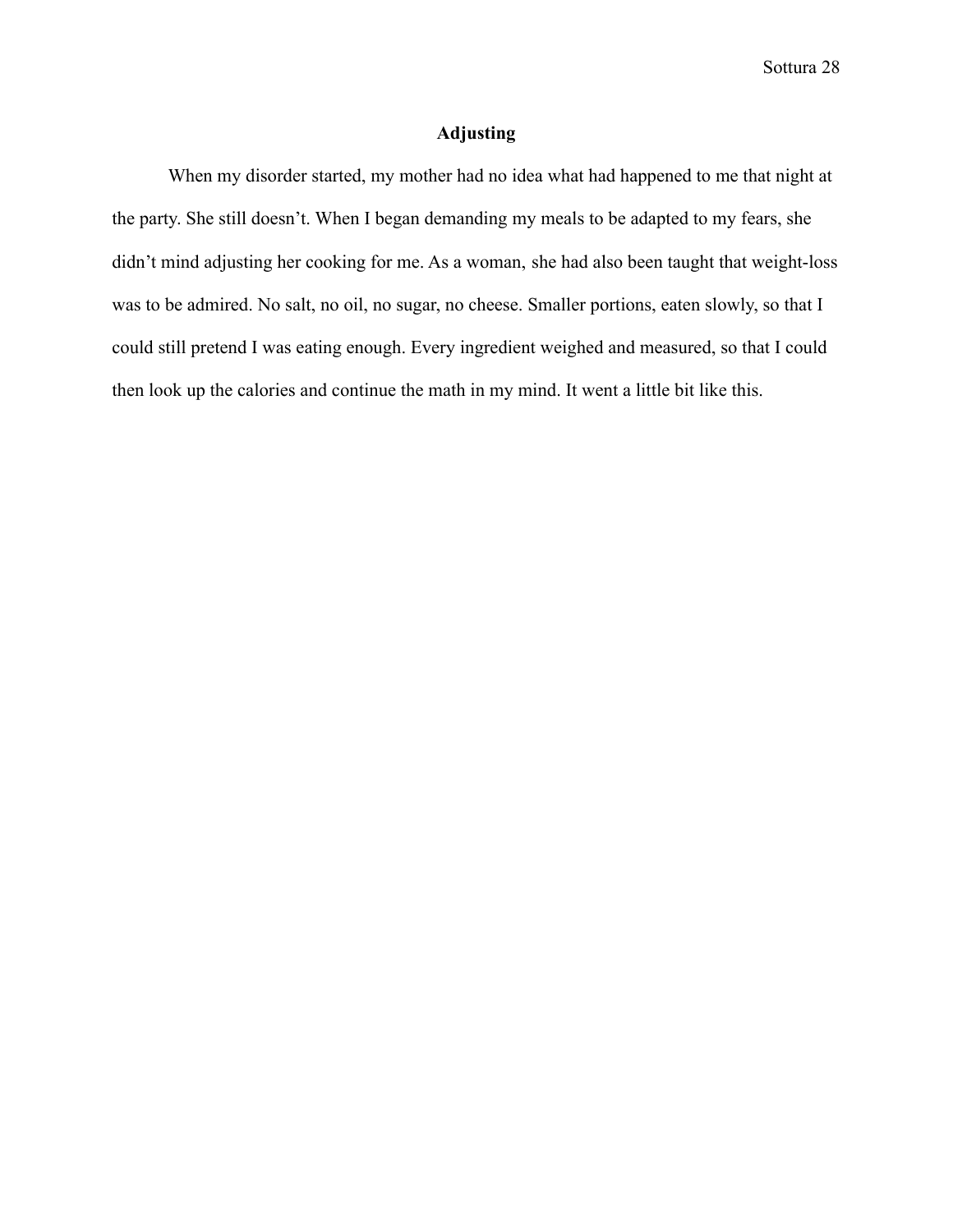#### **Mele Cotte**

*Fifteen, forty-nine, ninety-five.* I walk into the kitchen and the heat sinks into my bones. I'm always cold lately, even though I've been growing a thicker layer of hair on my back, my arms, my stomach. I don't mind it, it's January and I only show my skin in the dark. Fifteen, forty-nine, ninety-five. My mother is at the stove, stirring a tall pot of polenta, while mushrooms are sizzling with garlic, parsley and olive oil. Slim cuts of chicken thighs are browning in sage and rosemary. Cut up strawberries rest in the fridge, soaking in lemon and sugar. They will be topped with whipped cream and melted chocolate. Fifteen, forty-nine, ninety-five. My mouth is watering, but I swallow it all down. I sit at my spot at the dining table, barely looking at my dad or my brother, and reach for the water.

Half a clementine, seven almonds, a plain granola bar. That's been my breakfast and mid-morning snack. Half a clementine is fifteen calories, seven almonds are forty-nine, a plain granola bar, my treat for the day, is ninety-five. I hate math, but this kind of counting is exhilarating. I've become skilled at estimating, finding myself juggling numbers as I brush my teeth, tie my shoes, take notes in class, talk to my best friend, look in the mirror, all the mirrors, searching for a body I can never see. *Fifteen, forty-nine, ninety-five.* It's my brother's birthday, he's turning twenty. My mother is making his favorite meal for lunch, knowing it used to be one of my favorite meals too. She looks at me as I'm sipping my water. I can't look back, but I feel her gaze on my shaky hands.

"What are you making for me," I finally ask.

I expect her to try and convince me to join the feast, maybe just for a bite of the mushrooms and some of the strawberries, without the soft whipped cream and the warm gooey chocolate. There is oil and salt in the mushrooms, too much sugar in the strawberries. She knows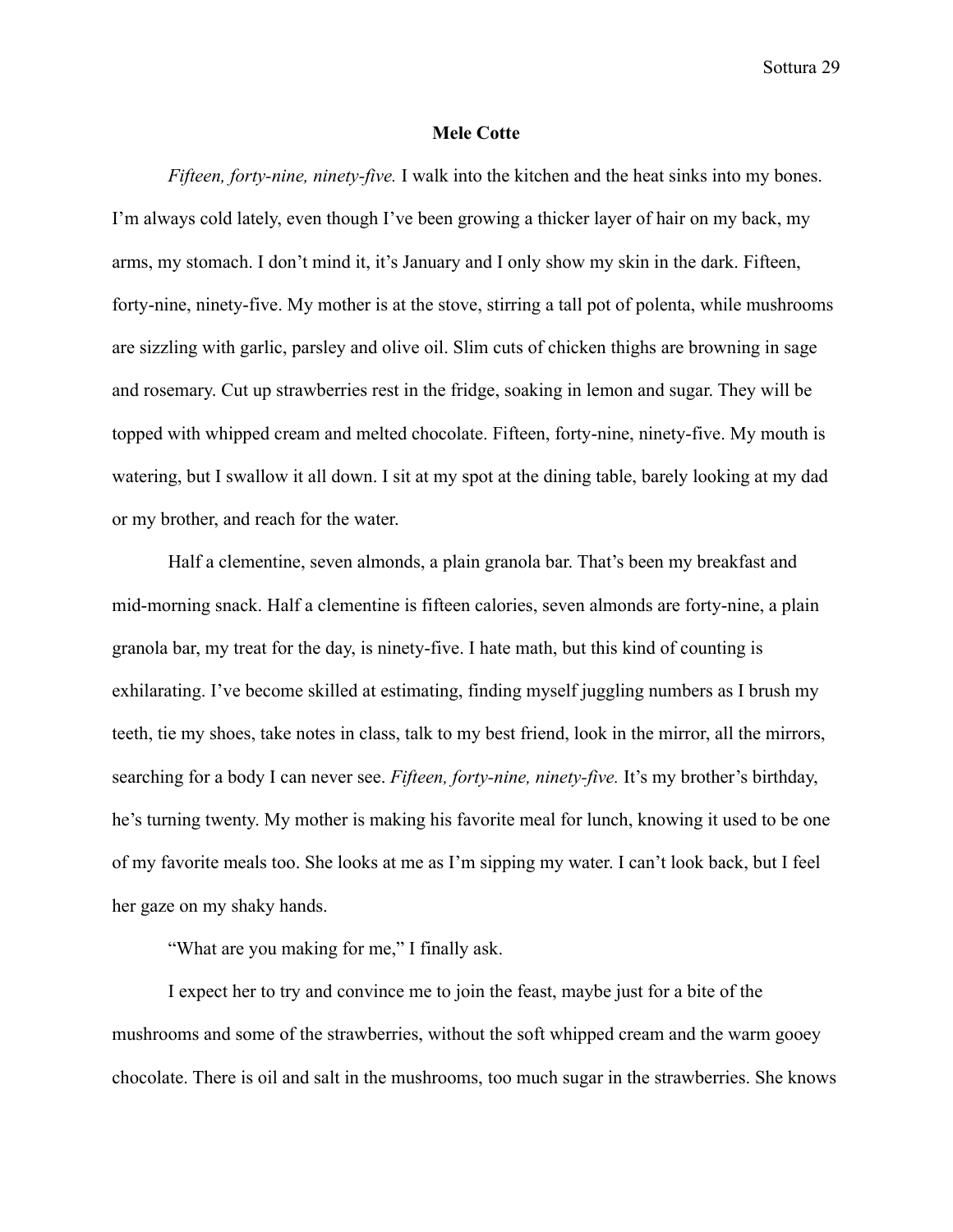I can't and won't eat any of it. I expect her to fight with me, raise her voice, sending my dad in a spiral where he'll tell us to go to hell, push the table away, storm into his office throwing things around as he goes. Matteo will then join my mother's yelling, saying something along the lines of "look at what you've done."

"Mele cotte." Ma says. She grabs a bowl filled to the brim with stewed apples. "This is what you wanted, right?"

She places the plate right in front of me, without meeting my eyes. The apples are warm, steam rising to fog up my glasses. My dad and my brother watch me, waiting. *Fifteen, forty-nine, ninety-five, one hundred and ten.*

I give my final answer. "Yes, thank you."

For the next hour I will make this bowl of apples my one and only focus. Sometimes I'm amazed at how slowly I can work through the meal. I look at my hand, wondering if my mother has noticed that the knuckles have gotten more prominent, the skin has sunk into them, and my wrist can fit the bracelets I wore as an eight-year-old for my first communion. I grab the spoon and look away from the plate of polenta, creamy garlicky mushrooms, tender golden chicken, all swimming in herbed warm olive oil. I don't listen to my family's mouthfuls, their chewing and swallowing each bite with all of their hearts in it.

Or maybe I listen too closely and I think, just for one second, that maybe I could just have a little taste of the mushrooms, just to see if it's like I remember. I stare into my bowl of stewed apples. One hundred and ten calories, added to the breakfast and snacks I had this morning, comes to over two hundred calories. It's only midday and I can't risk it. I have to save the calories, just in case tonight I overeat to the point where I'll gain weight and take up more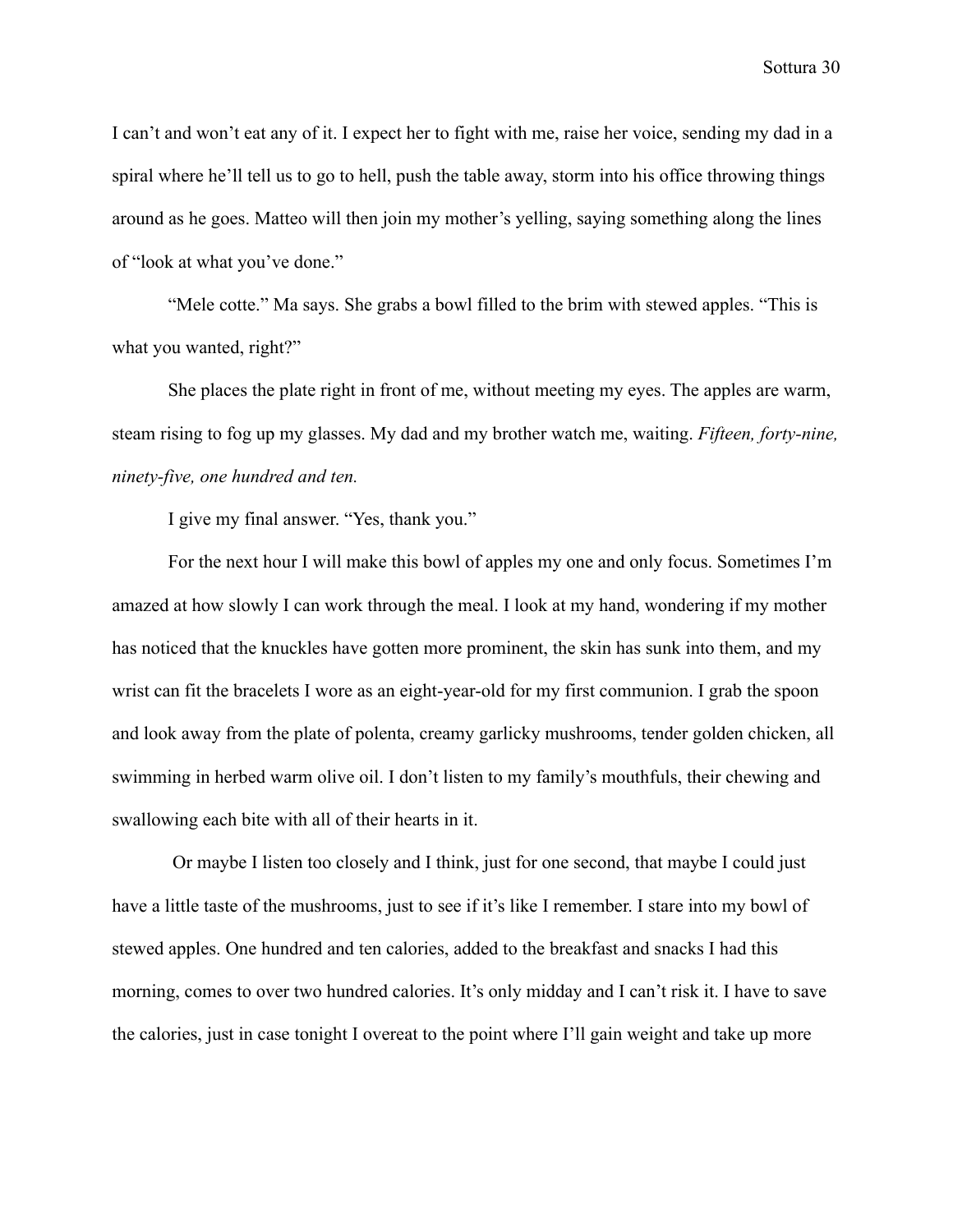space and lose control of my body and then I'll be so easy to grab and hurt. There'll be more of me to hurt.

The stewed apples meet my mouth slowly. Their tangy sweetness is soft on my tongue. I chew and chew and chew, rolling the pulpy mush around. Once there's no more to chew, I swallow. Take a sip of water. Set the spoon down. Talk a little about school. My parents enjoy it when I distract them from my ridiculous ritual. That's what eating has become. A ritual of cutting back, counting up, categorizing food into the bad and the good, the dangerous and the harmless. If I stopped the ritual maybe I would stop growing hair on my body, I wouldn't shake so much, I would get my period back. But this denial tells me I'm perfect. I don't make a mess in the bathroom each month, wiping the blood off my hands and off the toilet seat. I fit into lots of clothes I never imagined wearing. My friends and my relatives compliment my shrinking, nodding and clapping at how small I'm becoming. I'm meeting the expectations about female embodiment, I am occupying less and less space. I am accommodating to male gaze, to a patriarchal, fat-phobic world. Others confirming that my body is changing and pleasing them, lets me know that my work to disassociate from my trauma, my body split open, is somehow working. Although rather than enabling healing, it's fostering self-harm. The denial makes my heart beat too fast and a bowl of stewed apples calls itself a celebratory meal and my mother will eventually cry in the living room because I need to eat . *Fifteen, forty-nine, ninety-five, one hundred and ten.* My body is disappearing. You can't touch it.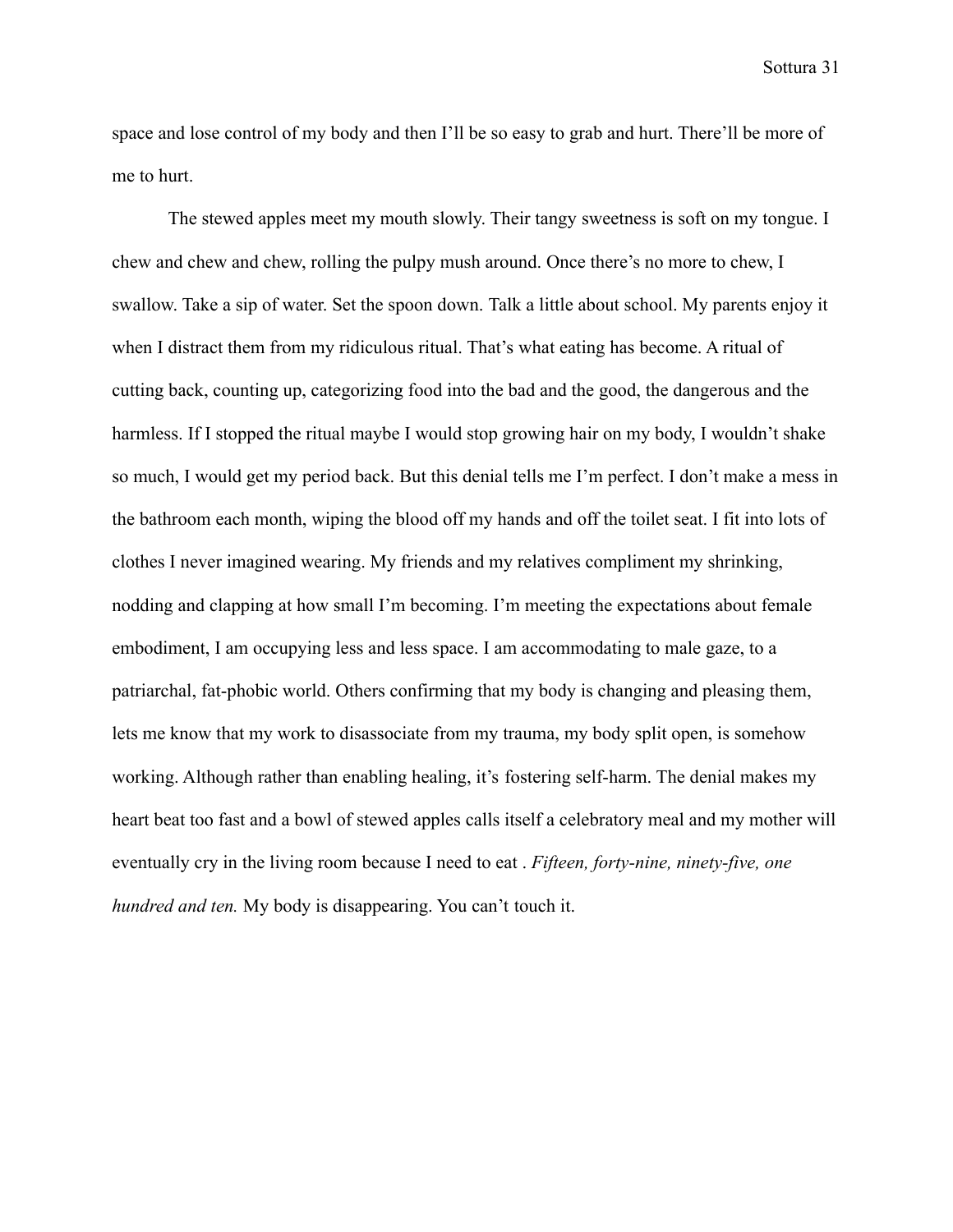#### **Denial Denial Denial**

Deep into the disorder of eating I found comfort in the restricting, counting, tracking, measuring, sometimes spitting out food in napkins. It was exhilarating to see the bones peek through, the shoulder blades cut through my clothing, my knees so sharp they would bruise each other when they touched. There were not many other ways for me to find comfort in the harming--fixing--of my body when I didn't feel at home in it, when it had been violated. I found power in this thinness. The social currency of a slim body that doesn't take up space, that fits into narrow spaces and narrow clothes and narrow minds.

Deep into the disorder I cried at the dinner table countless times. Scared of a plate of pasta that instead of having just warm unseasoned tomato sauce had a drizzle of olive oil and some parmigiano on it. Scared of cured meats and their sodium. Scared to even touch a buttery pastry. I sobbed, I yelled, I feared food to the point of cancelling plans with my friends because I would have to pretend I was eating the birthday cake or the pizza they ordered, to the point of lying and lying to all those I loved and all those who loved me. Scared to be seen, to be fed, to be loved, to be touched. Anchored only in the denial.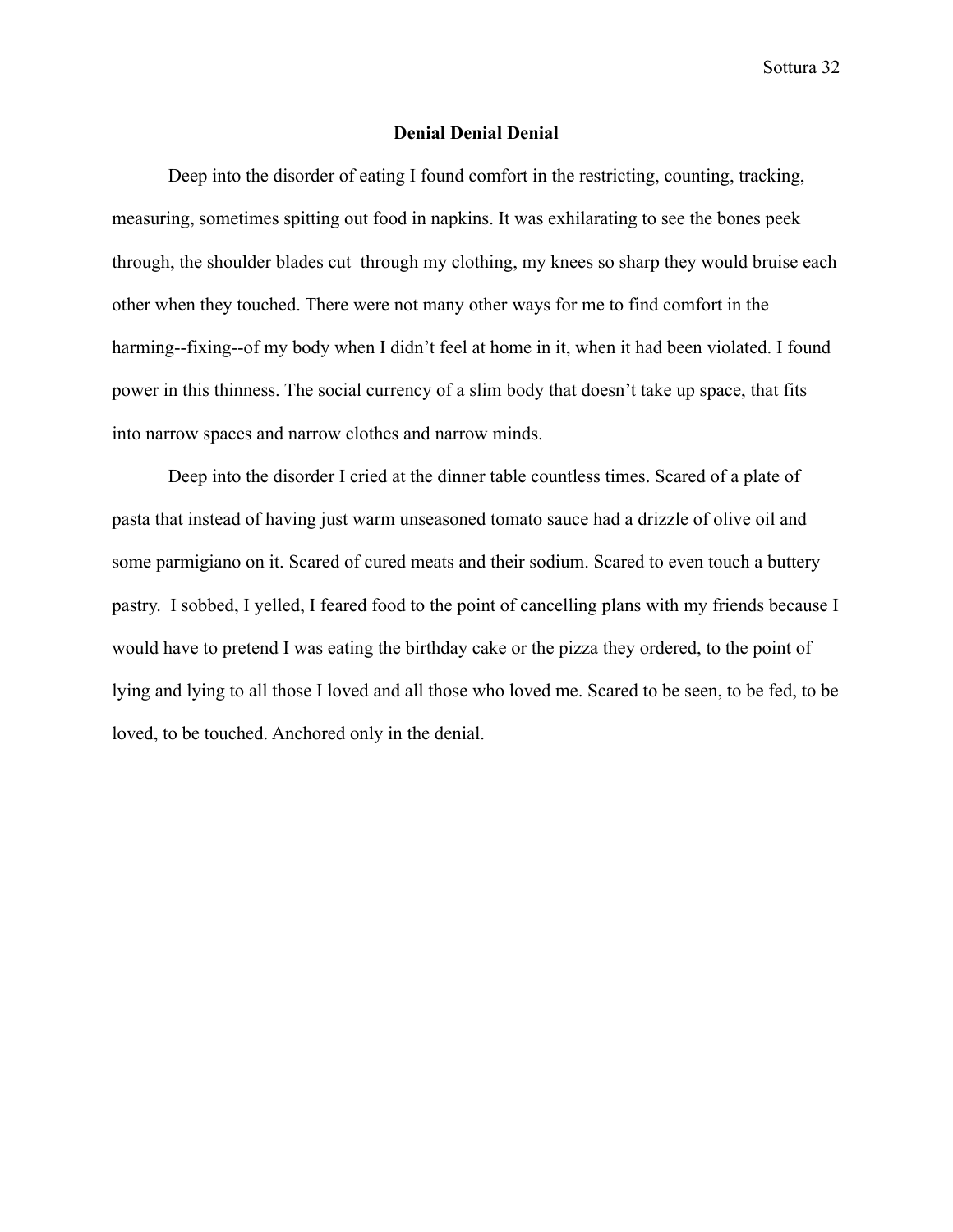## **Unfitting**

After seven years

the water calmly browns

and I can sweep the moths' wings

At my feet. I recall the hunger

as the before morning feeling.

I gather it behind my teeth claiming it still

Belongs to me. That possibility,

the empty glass between my legs

Lost in the hush of my evening.

I skin, I sink, I still

Bruising knee bones in sleep.

Watch the light press on

my window, I pray

To never need salt, as she leaks

Through me.

#### My mother begs

For blood, for bleeding marks

The calendar and records the news

To show me bodies unfit for pregnancy.

She begs, what else to do?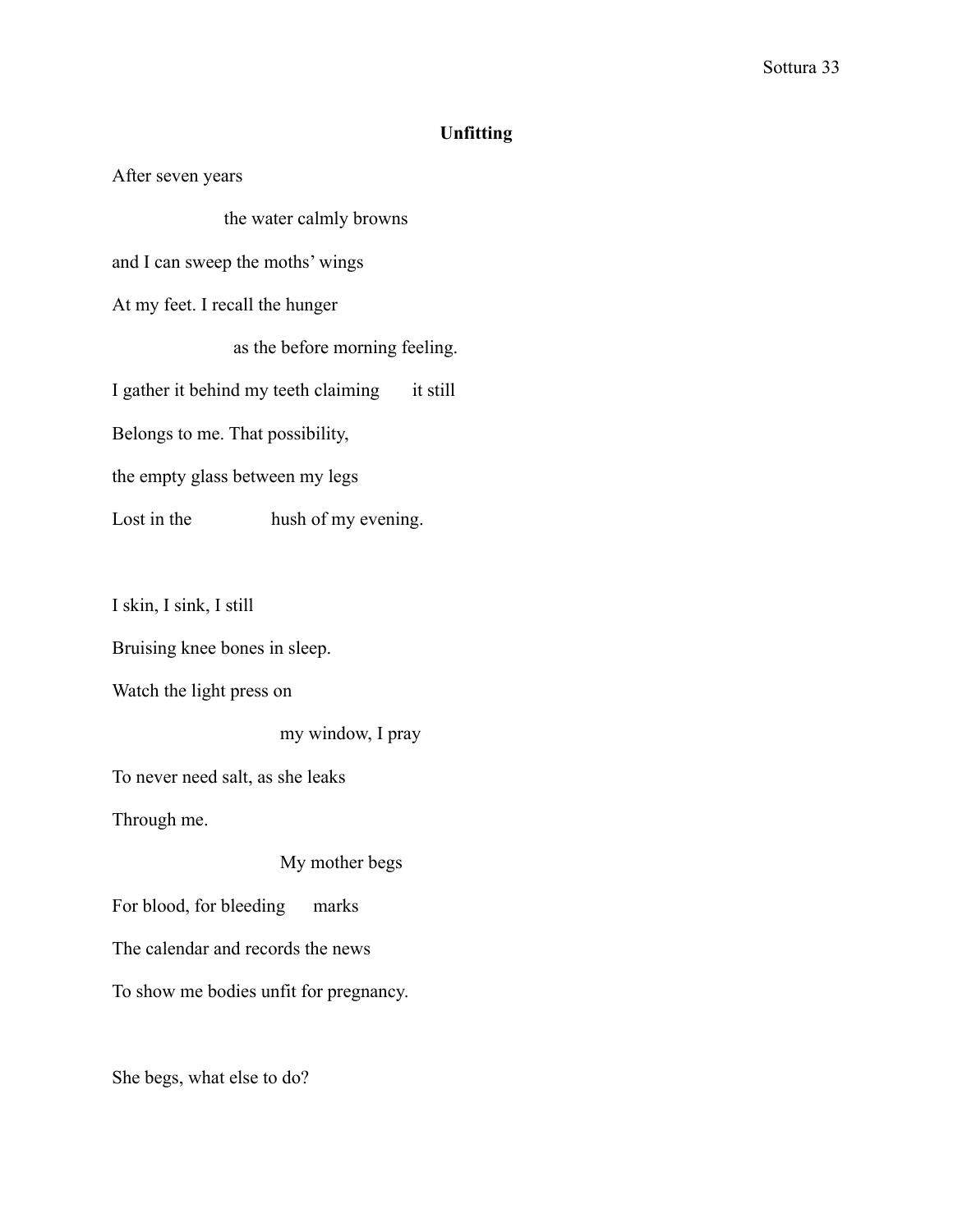only in her body ever

Was I free? I keep, I eat, I count

The ways my jawbone squeaks. Sure

Of her crying my guilt.

It was all desire, you see

the ricochet,

The foam, the orchids turned moths

The bleach.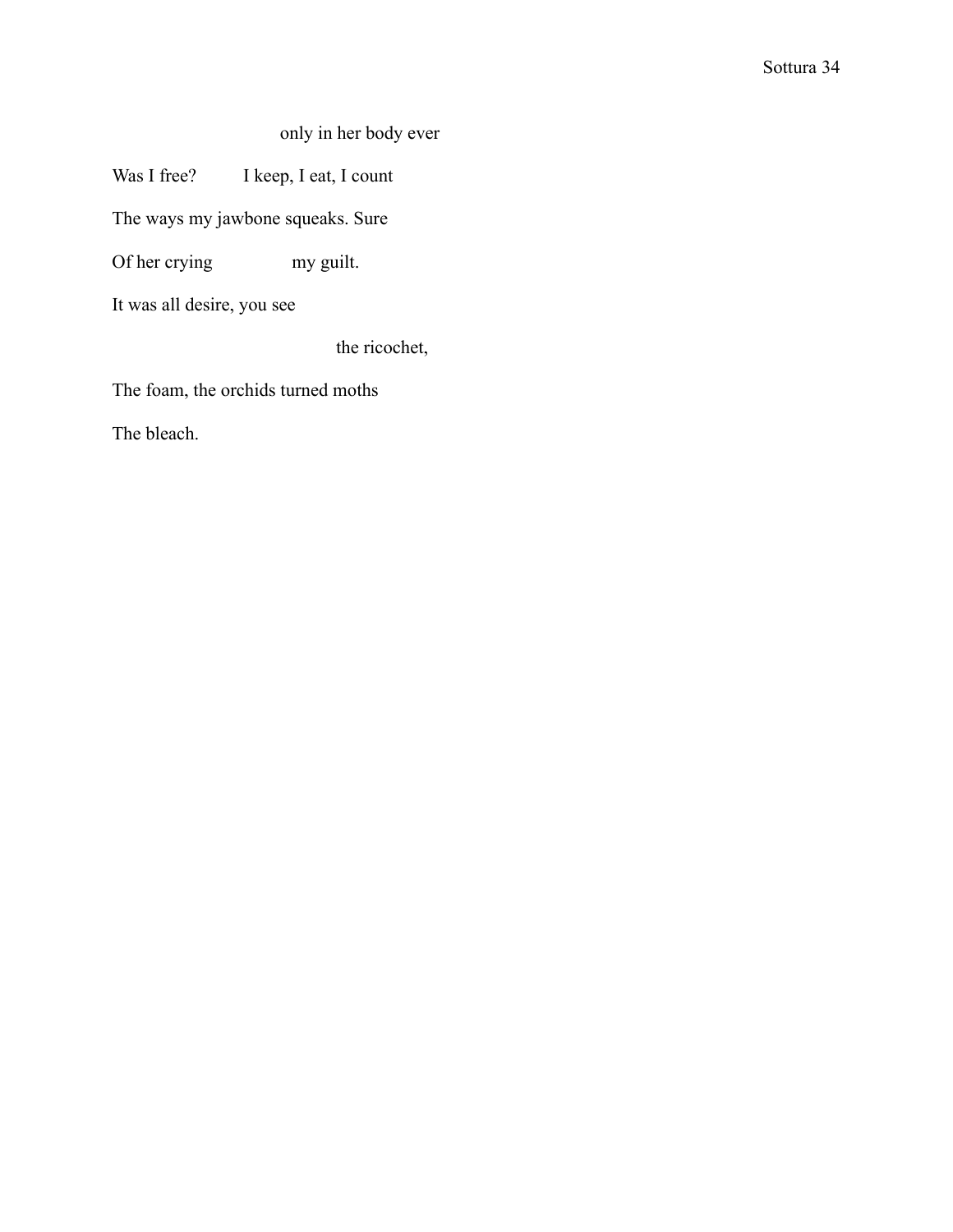#### **Another Loss**

Two of my mother's biggest fears, still to this day, are for me to get too drunk and have something terrible happen to me, and for me to be sick. Oh, the irony. Now that I live miles away in a different country, the ways she makes sure her biggest fears don't come true is by asking for a text after every night out and tracking my periods, anxiously waiting every month for the news of my bleeding. When I began measuring my eating to the point of obsession, to the point of disorder, my period stopped. My body, this body I felt alienated from after my assault, couldn't sustain my menstrual cycle. It's really no wonder when considering the extreme weight loss, paired with at least an hour a day each day on the old stationary bike in my dad's office, or an hour and a half a day each day on the treadmill my mother bought my cancer-ridden grandmother for her to do some physical exercise, paired with the angry voice of anorexia in my head occupying all my waking moments. It's no wonder that my undernourished body had to conserve fuel to keep me alive, rather than using the little energy I would grant it (or my disorder would grant me) for my reproductive system. The absence of my period meant my body was not functioning properly. Meant I was, in some way, sick.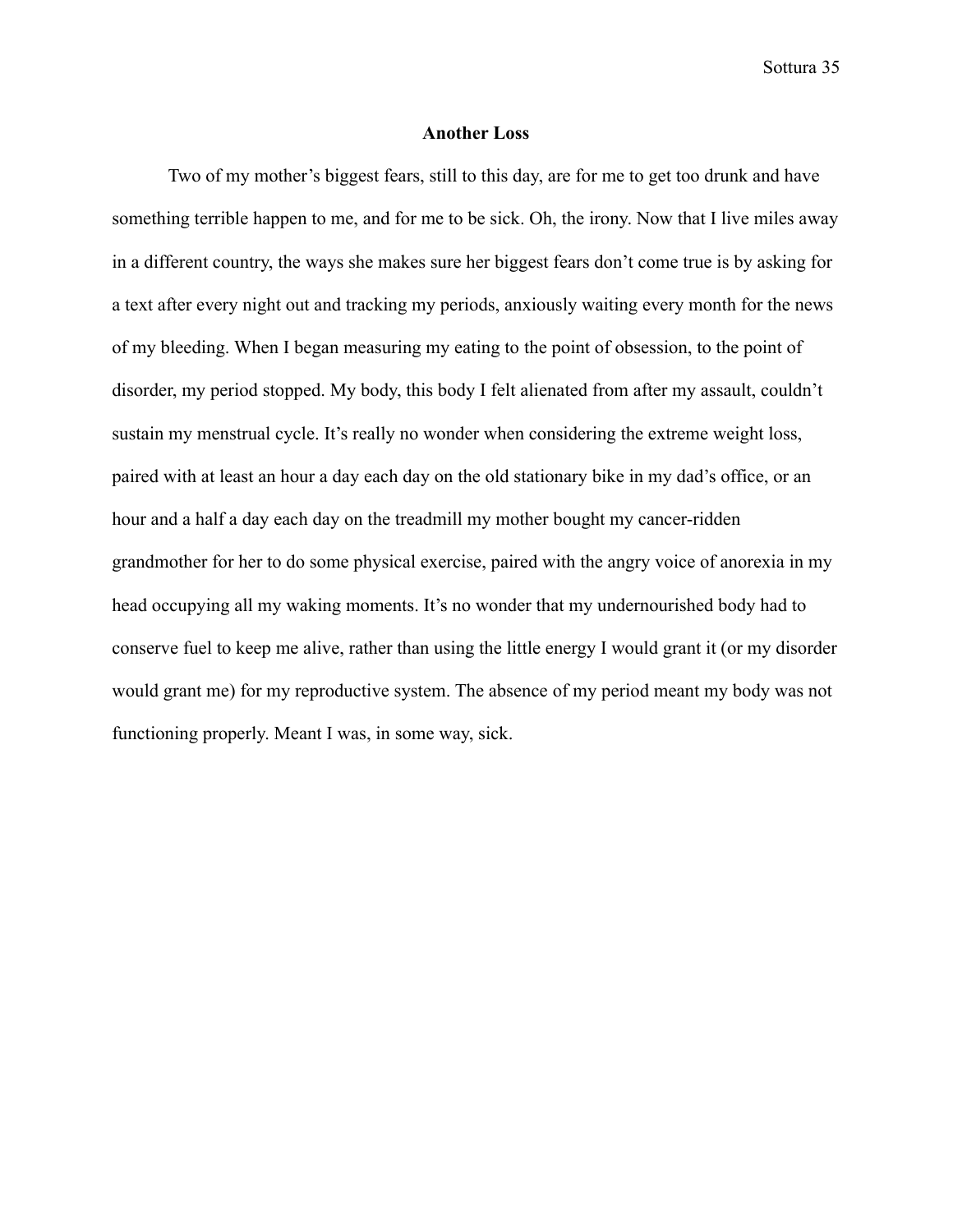#### **Woman to Woman / Girl to Mother**

The loss of my period, alongside my increasingly frequent tantrums around food, the weekly decline of the number on the scale, and the visible effects of starvation on my skin (sharp peeking bones, lanugo, paleness, bruising) caused a shift in my mother. Again, I don't recall the exact day it happened, all I know was I kept counting the shrimp on my plate, tail by tail, going over the math in my head. With two pieces of shrimp left in the pan, she kept begging me to eat them. "It's two more, please." I kept refusing, and like it often happened between us, the disagreement turned into a yelling match, until I started sobbing. "I can't." I had told her before. "I can't." She began crying too. For the first time I was witnessing my mother crying over me, over my withering, my disappearing body. She was desperate for my survival. Still to this day, she tracks my period to track my survival. She sees the menses as a sign of my health, as proof that I am eating. That I can, in fact, eat a little more shrimp.

At first, in the aftermath of her crying, the ghostly voice of anorexia suggested it was envy. Her, and everyone around me wanted me to eat, to bleed, and to gain weight, like it was some horrible curse. After all, I kept being reminded that as a woman I was supposed to desire the thinning, over and over again. No thin was thin enough. I kept being reminded that since those boys had split my body open, I needed it to disappear, to stop being a body that could be hurt, a body that ate and bled.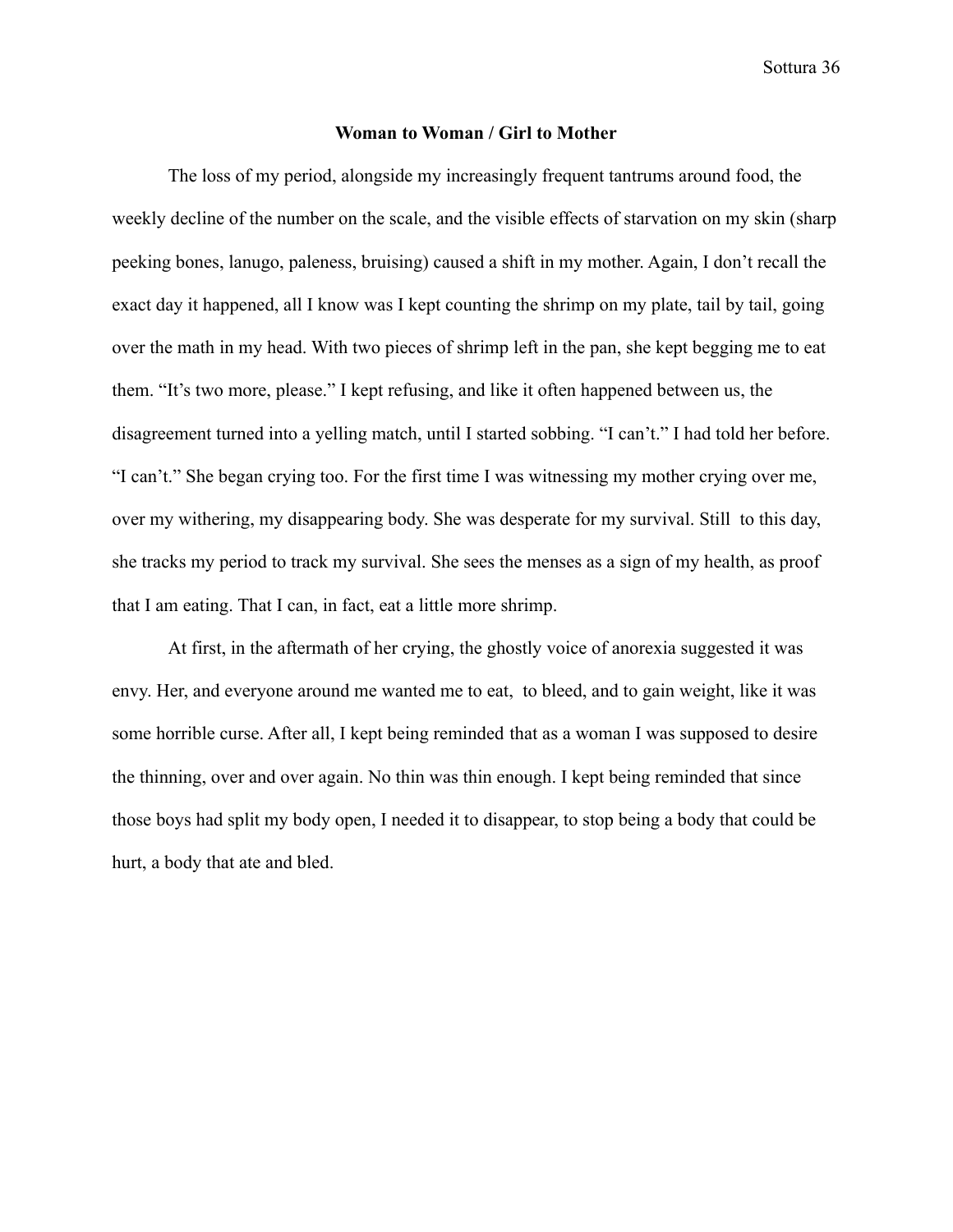#### **Consumed**

When I bled that night of the assault the bleeding was translucent. It reminded me of when I bled for the first time at nine years old. When I was playing a computer game and wearing a long green skirt after mass. I felt ashamed the morning after the assault, when I found blood in my underwear, just like I felt ashamed that afternoon of my first period when I found smears on my butterfly-print panties. So much shame came with the bleeding. I felt the need to hide it because I was too scared of it, too worried of what might have come of it.

Eating again, admitting that I was letting the hunger consume me, my mother's crying, bleeding again, all meant having to return to the part of myself that had been silenced by the ghost of trauma. It meant acknowledging it was there, and the hurt it carried didn't have to be in charge of me. It meant reconciling with the body that had been taken away from me, making peace with it rather than punishing it to feel somewhat in control. It meant learning to love it. To love me.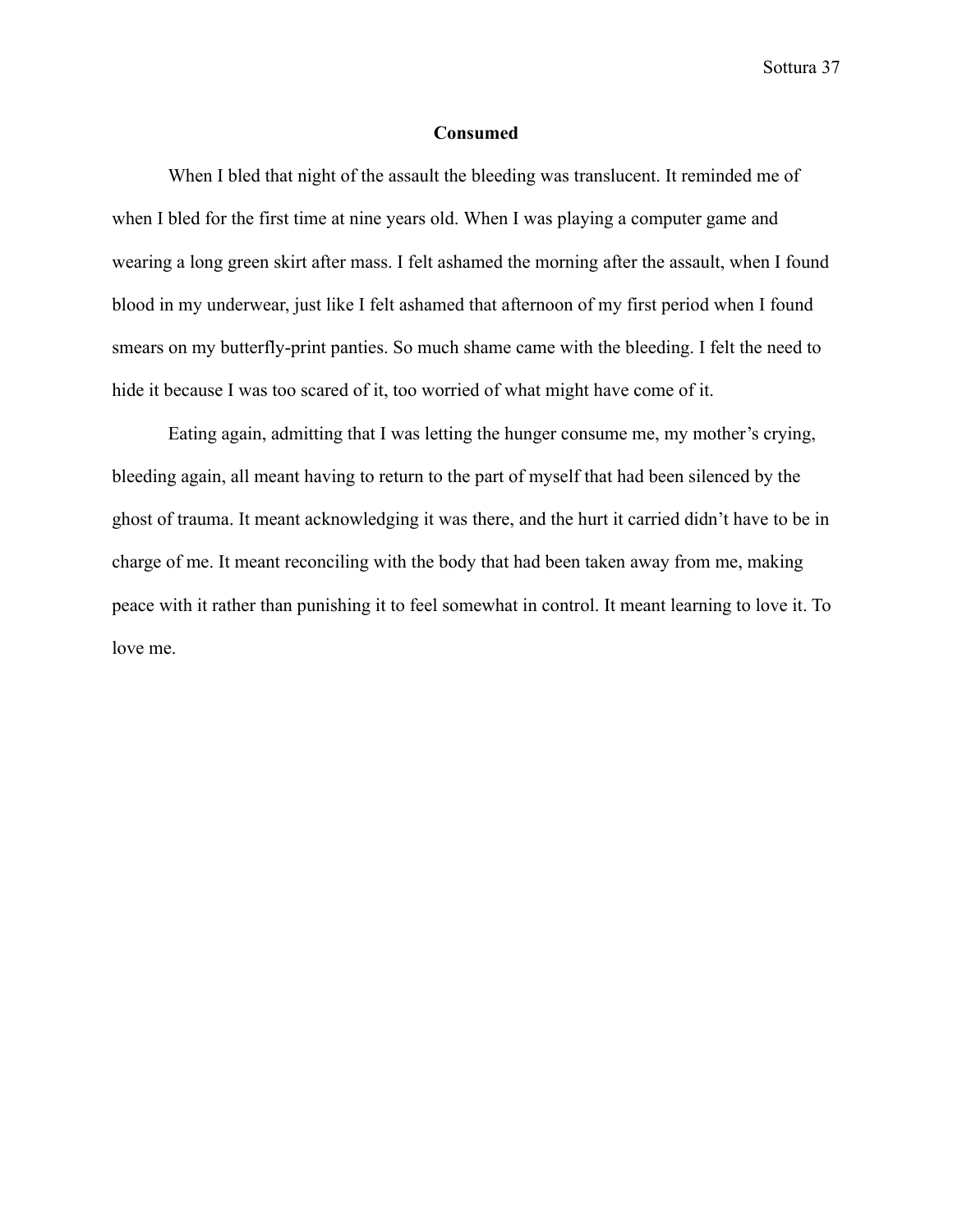#### **Recovery**

My body had shown me it wanted me to eat through the loss of my period. My mother had shown me she wanted me to eat through her crying, her begging. My trips to the doctors had become more frequent, and they all ended with a simple imperative: I needed to eat.

Again, I can't think of the specific moment I began actively engaging in the recovery, the healing. I do remember that I felt that I was failing as an anorexic. I kept thinking that choosing to eat meant I had not been and was not a good anorexic, I could have been better. I could have kept giving in to the ghost of hunger for longer. My rebellion against my body could have lasted to the point of hospitalization. Who would wish for feeding tubes, for hair loss, for heart failure? Who would think weight gain is scarier than death? When I began asking myself those questions, when I looked online for other women who had experienced or were experiencing anorexia, I knew I was shifting. I knew I was returning to my body.

Silencing the voice of anorexia is an ongoing process, but when I first started it, I was engaging in the radical act of asserting my agency over my body for the first time since the assault. That traumatic experience and the takeover that anorexia had enacted on my psyche had denied me any sense of true control over myself for years. Choosing to embark on the journey of unlearning meant letting go of the guilt--the guilt of eating and gaining weight, the guilt of refusing food when you have plenty, the guilt of agency, the guilt of lack of agency. My body, the site of all that hurt, needed to be reclaimed by me.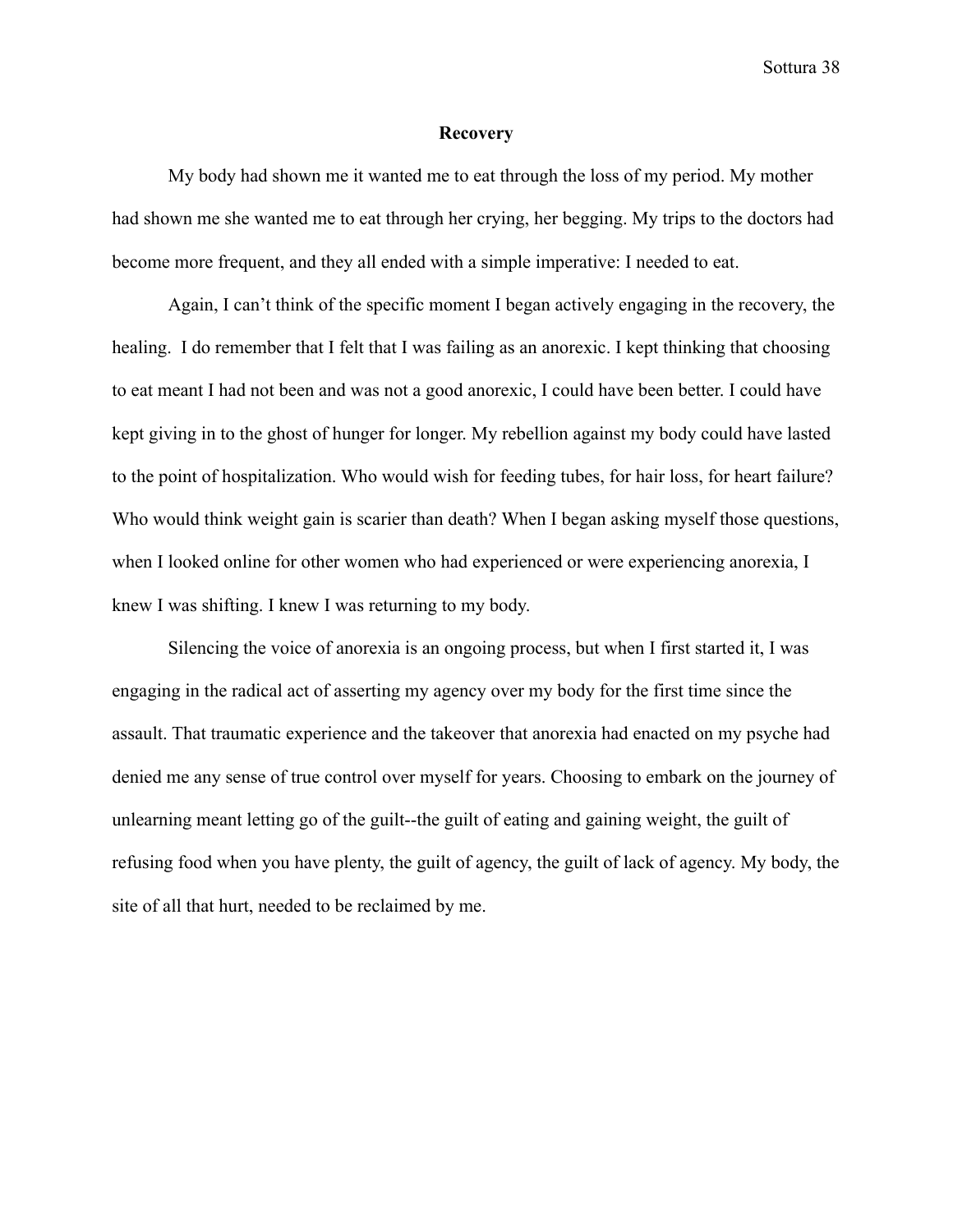#### **Unlearning**

When I forced myself to take that first bite of pizza with melting gorgonzola and olives on a casual Monday afternoon, it didn't feel like a monumental act of self-love. When I ate a piece of the chocolate egg with hazelnuts on Easter morning, it didn't feel brave, or revolutionary. When a boy touched me again, after I said I wanted him to, it didn't feel healing. But it all felt necessary. Everyone says recovering isn't linear, and only now, after ten years from my assault and my eating disorder I fully understand it. I write this looking back and recognizing that the event of my assault doesn't define me, nor does the ongoing struggle with eating and anorexia. I write this and I know I am still unlearning. That each day I choose to eat, to care for my body, to see my body as part of me, not all of me, not detached from me, I am engaging in this unlearning. This process is a necessary component to the healing, and it's what has allowed me to write about these experiences of my body. A body deserving of love, compassion, good food, gentleness, consent, and hunger for life.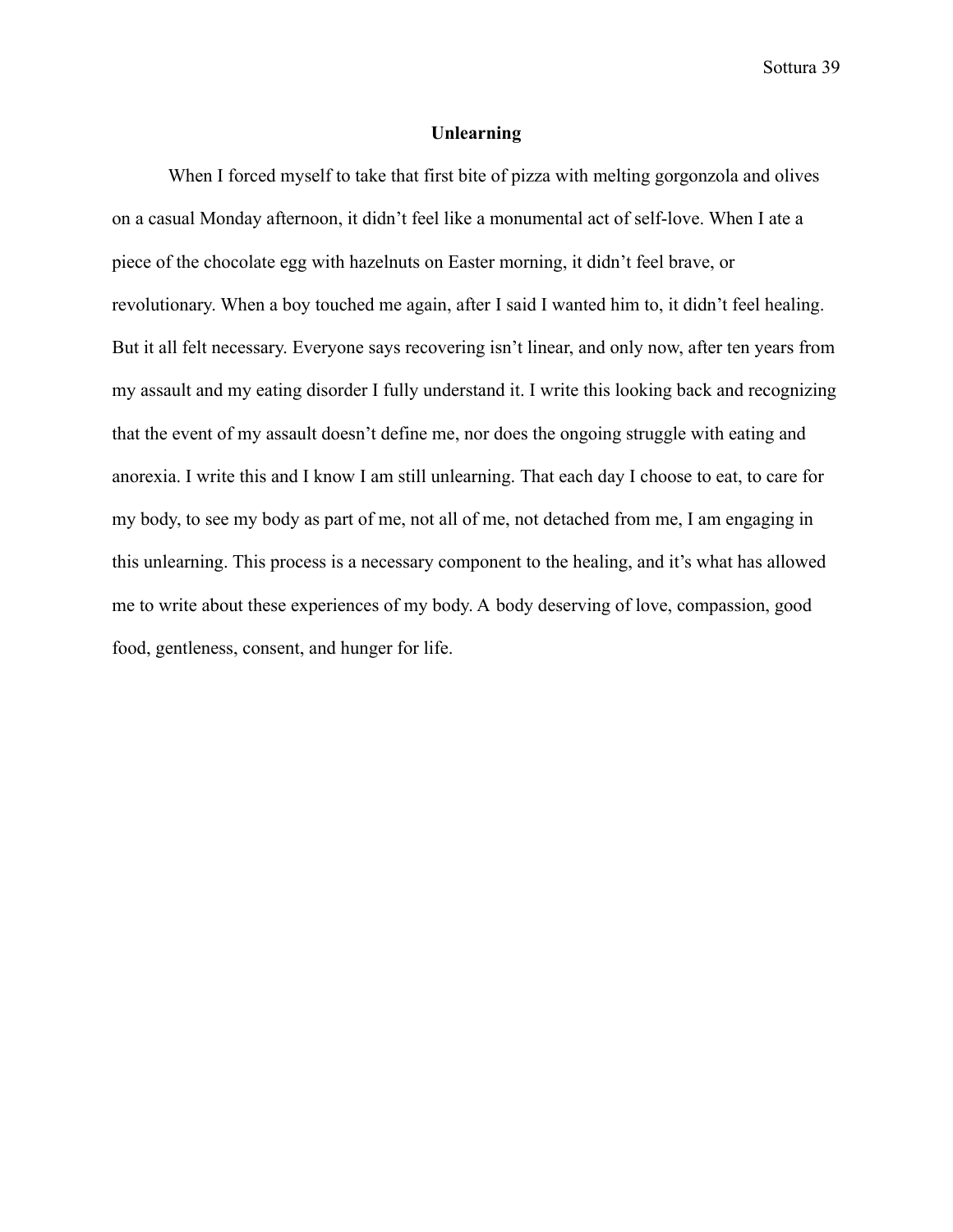#### **Poem To The I Who Chose to Eat Again**

To you, I'd love to show the breakfast a man you loved makes you. The skillet de huevos, papas, salsa verde, deseo. To you, I'd love to show the aftermath of a transatlantic flight. The steaming pan of orecchiette, sugo, casa. To you, I'd love to show your open mouth. The tenderness of the nerve endings, the warmth of survival.

To you, I'd love to show your body as shelter. I mean as comfort. I mean as shield. I mean as home. It comes, it becomes. To you, yours. Wounds welcomed infection, welcomed denial. Yes, and: transformation, a peaceful thickness. I'd love to show you, to you, the red pools of the tide, their softness and their clotted flowers.

To you, I'd love to show the lips of indulgence, the buds of hunger open rich and wide. I'd love to show the stove of your first apartment, the boiling saltwater, the wandering steam rising from dinner into your grateful nostrils. To you, a prayer you can answer. The world edible, outrageously offering. To you, all dedicated from me to you, me, I.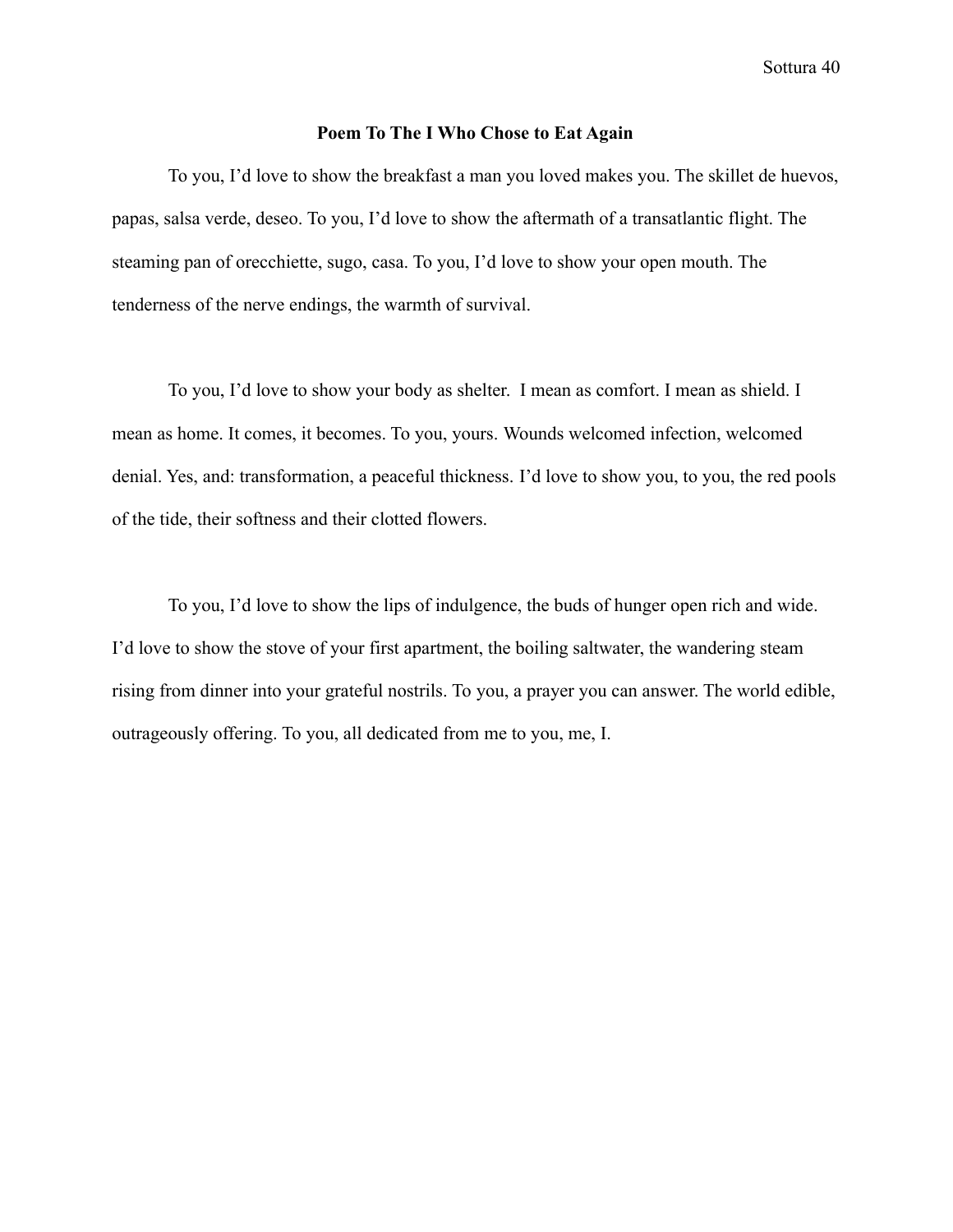## **Reconciliation**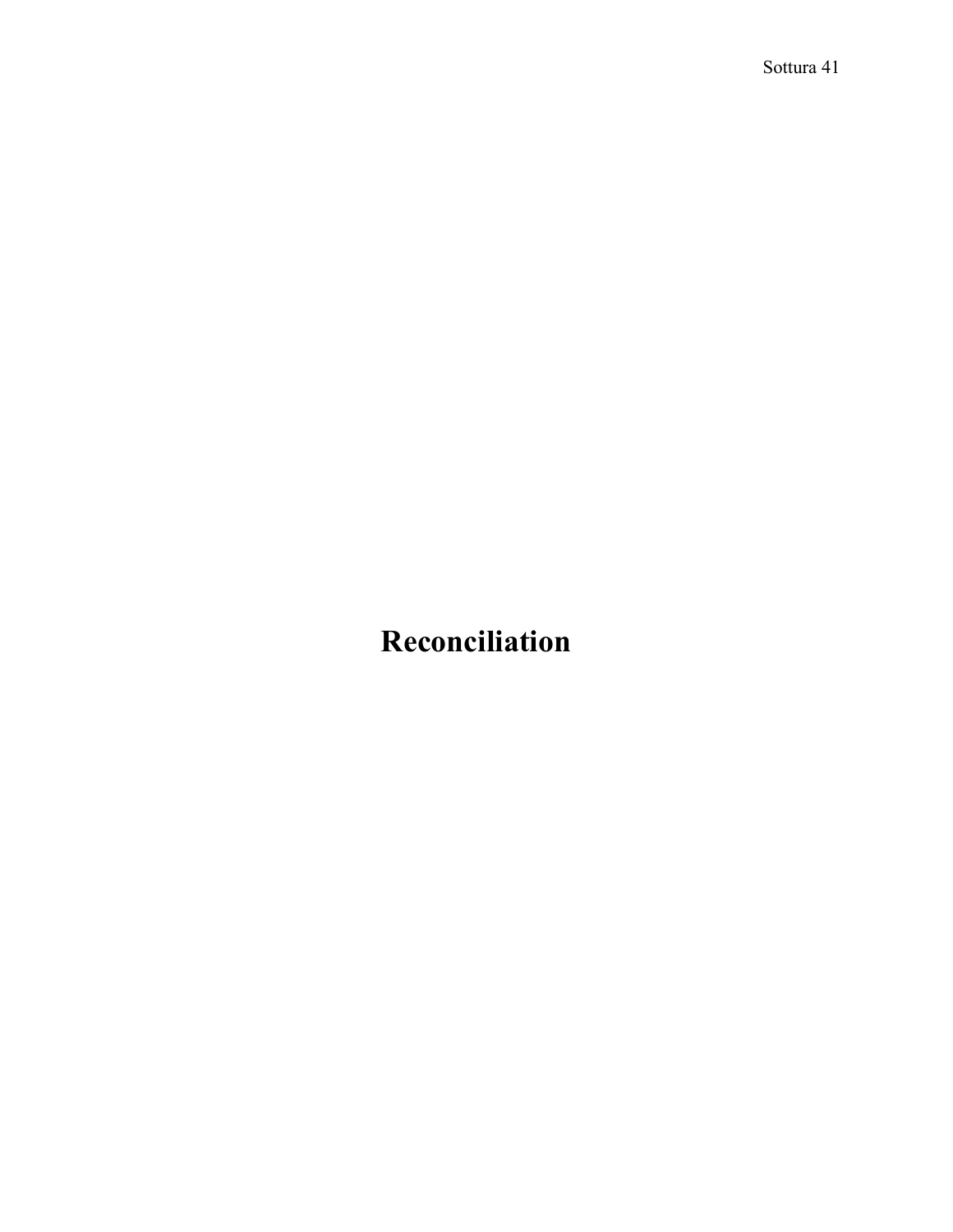The opening section of this project explored the feminist power of memoirwriting. As I set out to write the pieces included in this thesis, I felt comforted knowing that the act of telling my story had the inherent potential to cause some sort of societal change. The writing of sexual trauma and its aftermath, voicing it and making it public was a brave act. It was a powerful feminist act that placed my voice and my experience as a creative site of knowledge-production. As I was writing these pieces though, I did not always feel like I was making some empowering and radical work. I felt challenged, sometimes defeated, other times so stuck I was unsure my story was even worth telling. I don't mean this in a self-commiserating way, I rather want to highlight the contradictions and constant internal battles that one is bound to face when challenging oppressive heteropatriarchal notions around one's embodied female self. The feminist collaborative spirit of this project allowed me to push past my own internalized blocks. Only through the inspiring work of women before me who have written about their own trauma was I able to engage in this journey. The works of Roxane Gay, Carmen Maria Machado, Kai Cheng Thom, to name a few, enabled and comforted me, allowing me to experience the power of the personal. Returning to Roxane Gay's *Hunger*, especially her words about the desire to belive that her worth does not reside in her body or her appearance, and her assertion that knowing and feeling are two vey different things, kept ringing true. Gay's feminist guidance, her own feminist labor directly impacted me and helped open the doors to my own healing. When I heard my story echoed in hers I felt validated. I felt empowered to challenge all the years of slut-shaming and body-policing I experienced and internalized. Her honesty about her past, about the emotional toll that writing about her most intimate memories took, about the procrastination, the shame, but also about the necessity of telling her story enabled me to embark on this journey. Gay's memoir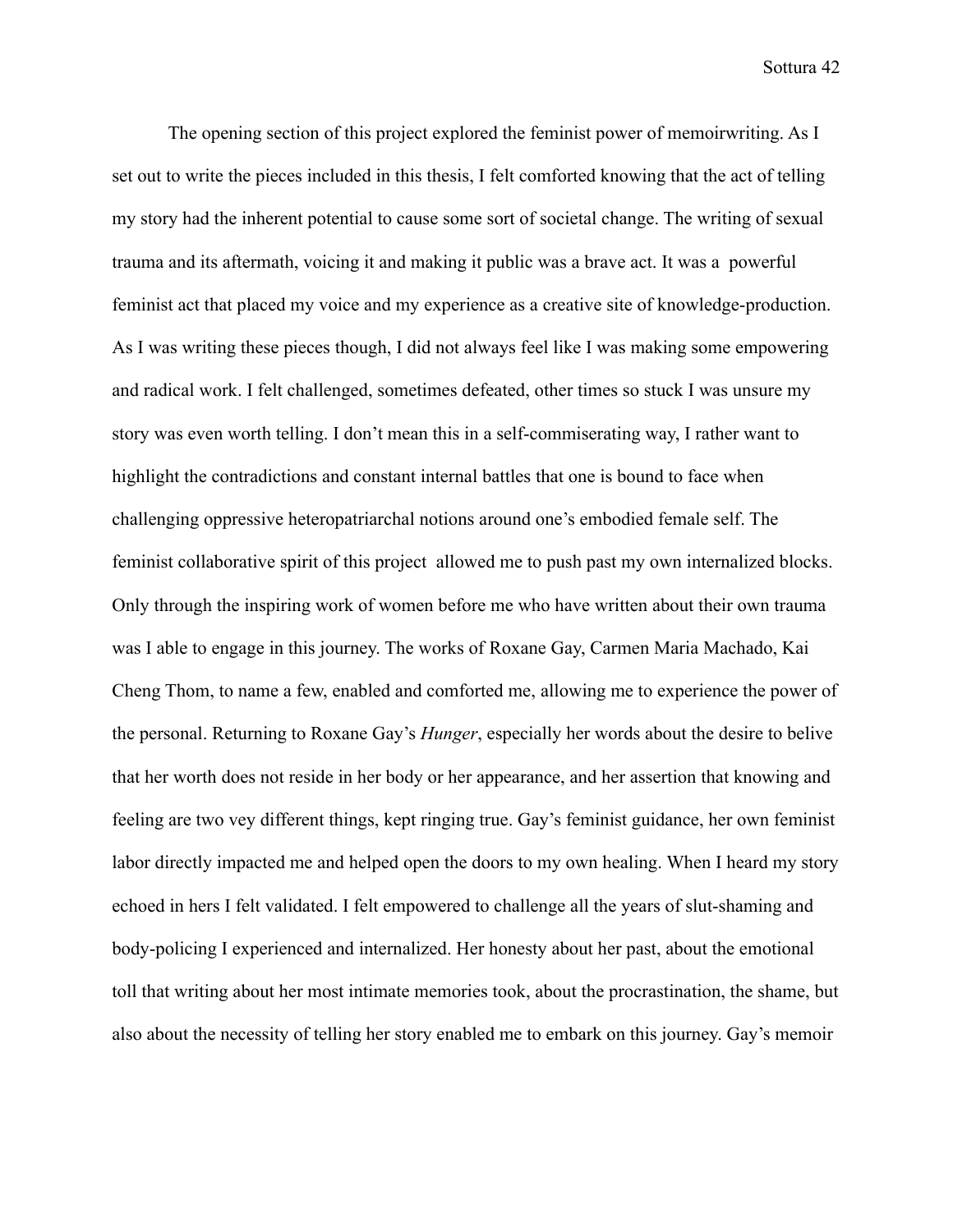radically impacted me, and millions of her readers. Her perspective as a Black, fat, woman is more than necessary, and I am grateful for it, for her bravery.

I chose to write about what happened to me because it felt necessary, but also because it felt like the perfect culmination of the work I've done throughout the past four years in college. I moved here from Italy to fulfill a dream, and experienced incredible growth, both intellectually and emotionally. During my college experience here I educated myself about sexual assault through a feminist lens. I expanded my feminist knowledge through Women, Gender, and Sexuality courses. I found language for my experiences that validated them, rather than questioning them and shaming me. I learned to look at the world through different lenses, learning from the intersectional experiences of systemically silenced groups. Being here immersed in this knowledge-producing environment meant being away from the people who assaulted me and those who witnessed (and weighed in) on the aftermath of the assault. I allowed myself to tend to the parts of me that were hurt and neglected. I have worked to reconcile myself and my body, welcome healing, and move towards a loving relationship with my own embodied self.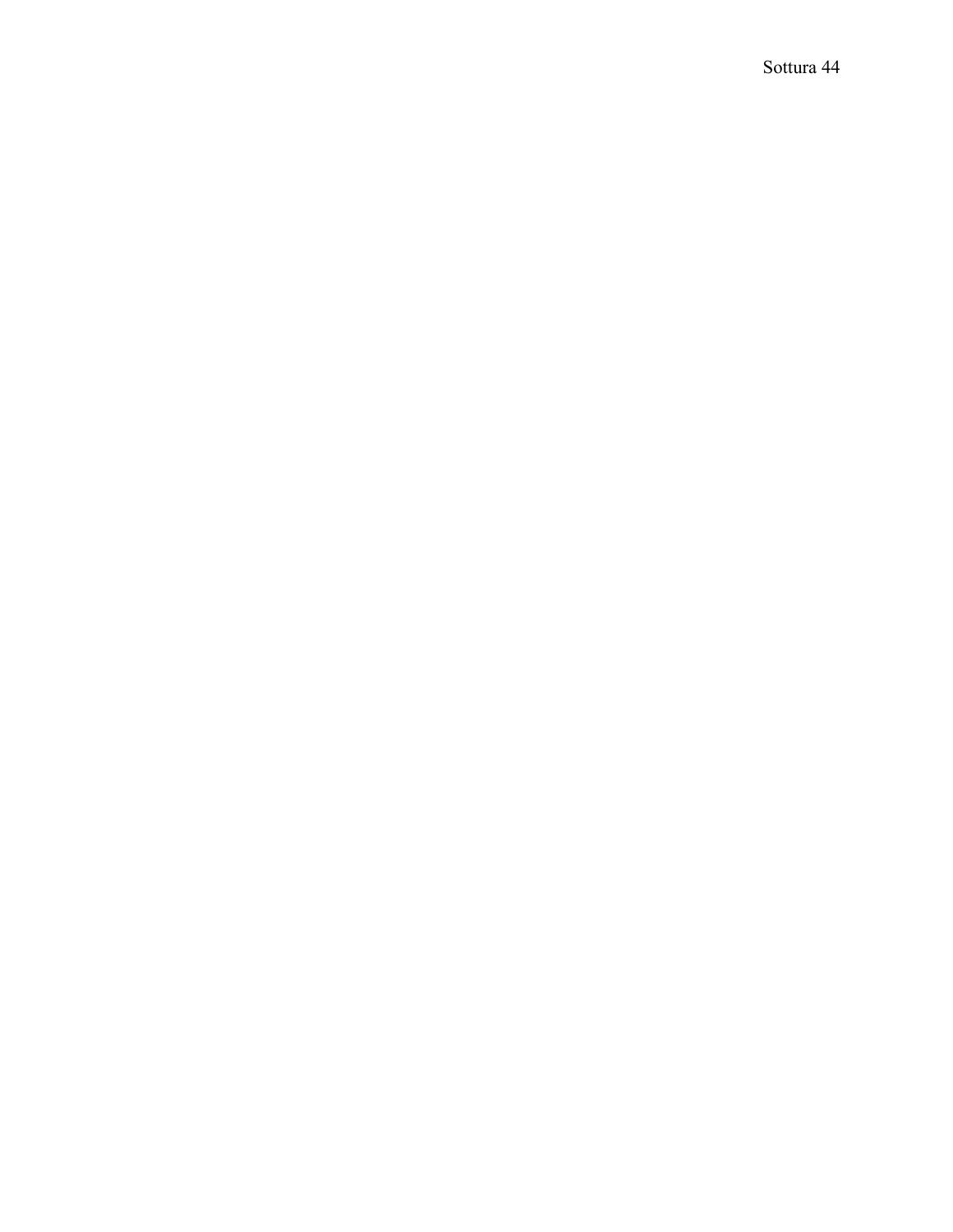#### **Writing the Body, Again**

Writing about my body and what's happened to it has been an emotionally-draining but ultimately empowering act. As I mentioned before, it has been a fundamental part of my healing. The pieces I share reveal some of my most vulnerable and unspoken experiences. I have been on this journey of healing for years, and now, after ten years from my assault and the height of my anorexia, I am able to write about them. Recovery is a long and imperfect process that needs constant effort. The tension that emerges in the pieces is indicative of this process. Contradicting truths coexist, as my own perceptions of my body and what's happened to it are challenged by my desire to heal and the external messages that foster the shame and the self-loathing. Gay in her own conclusion writes that she is "working toward abandoning the damaging cultural messages that tell me my worth is strictly tied up in my body" and is "trying to undo all the hateful things I tell myself" (301). It takes constant unlearning and undoing while simultaneously acknowledging that every step towards self-love that rejects notions enforced by a capitalist, patriarchal, racist, transphobic, and ableist system is necessary, knowledge-producing, and worth it.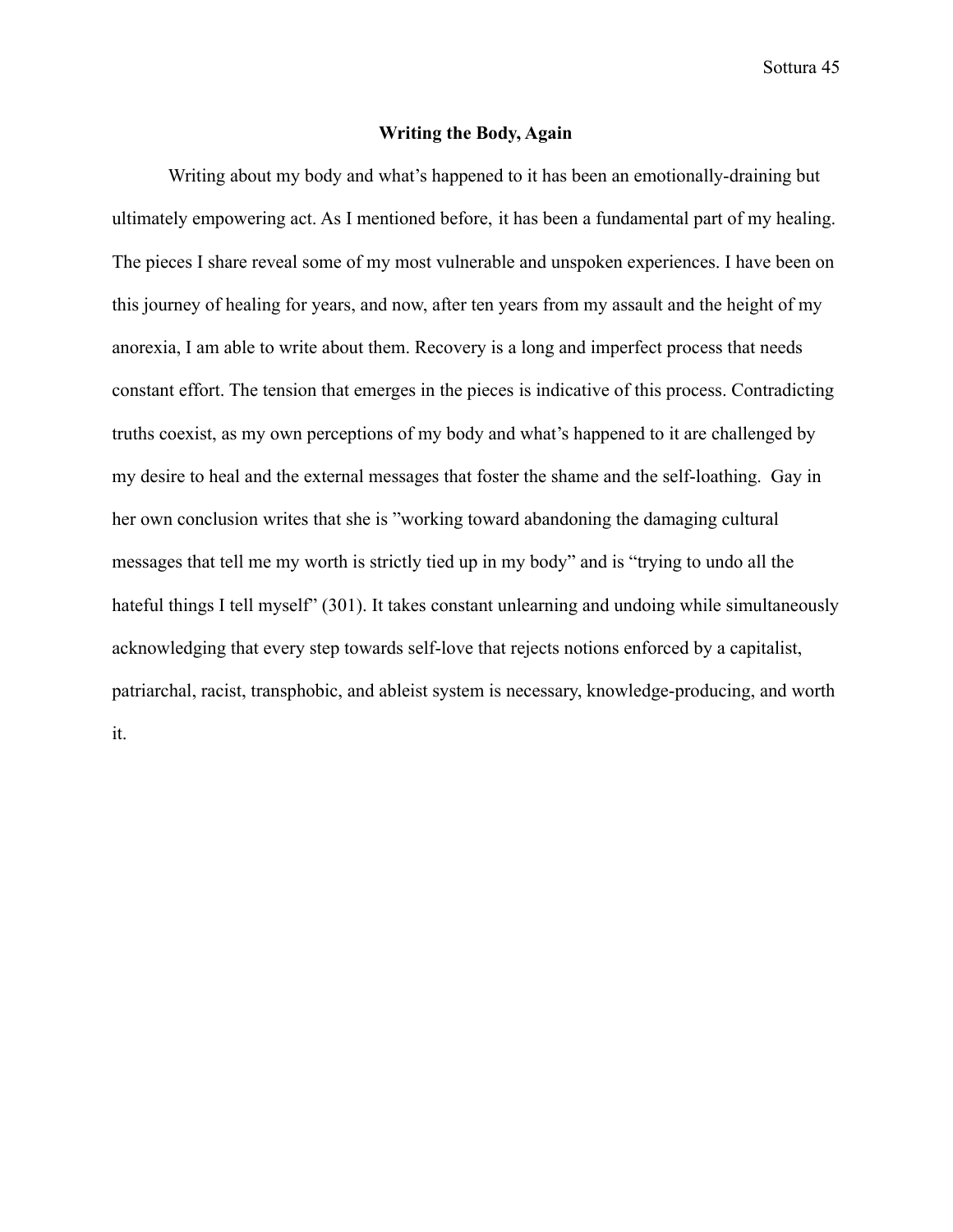### **Body as the Io, and the Io Beyond Body**

The I embodied is the only one I can touch, mark. I am part of that I, I inhabit its ridges, its stark presence on the page. I translates as *Io*, *yo*, all me. I claim I

in the marshes of existence and forgive the timesI slipped from me my body from me I from my body. I refuse to be all body, but love to be body at all.

I thank my I-shaped limbs, the organs, the liver also I the ribs also I, the eyes also I. I revere the hillsides of my intestines and the storms in my ears. All I, all me.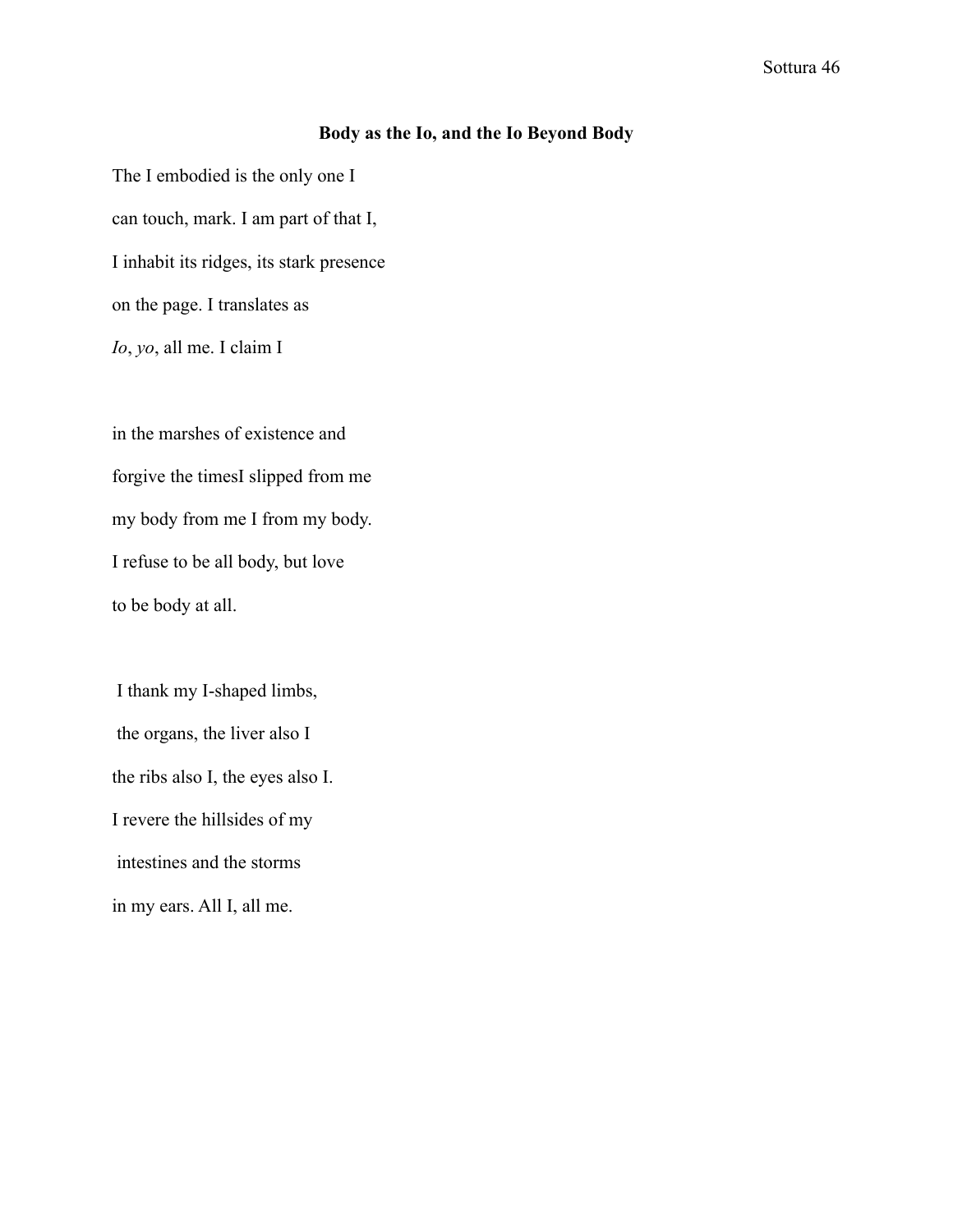#### **Acknowledgements and Bibliography**

As part of this feminist collaborative work, I want to hold space in this project for the incredible women who have done the work before me. I want to thank them for the infinite doors they have opened for others, especially for other women writers. I want to thank the feminist, BIPOC, queer, trans, disabled women who continuously inspire me and educate me.This bibliography includes authors, artists, and scholars who have shaped my writing of this thesis. I want to take this space to give a special thank you to my advisor, Dr. Sally McWilliams, who was by my side through every step of the way. This work would not be here without her knowledge, feedback, constant encouragement, intellectual and emotional support, and brilliant perspective. Thank you Sally, I will forever be grateful for this collaboration.

Bechdel, Alison. *Fun Home: A Family Tragicomic*. Houghton Mifflin, 2015.

Chrisler, Joan C., and Ingrid Johnston-Robledo. *Woman's Embodied Self: Feminist Perspectives*

*on Identity and Image*. American Psychological Association, 2018.

Cvetkovich, Ann. *An Archive of Feelings: Trauma, Sexuality, and Lesbian Public Cultures*.

Durham NC: Duke UP, 2003.

Fallon, Patricia, et al. *Feminist Perspectives on Eating Disorders*. Guilford Press, 1996.

Fredrickson, Barbara L., and Tomi-Ann Roberts. "Objectification Theory: Toward

Understanding Women's Lived Experiences and Mental Health Risks." *Psychology of*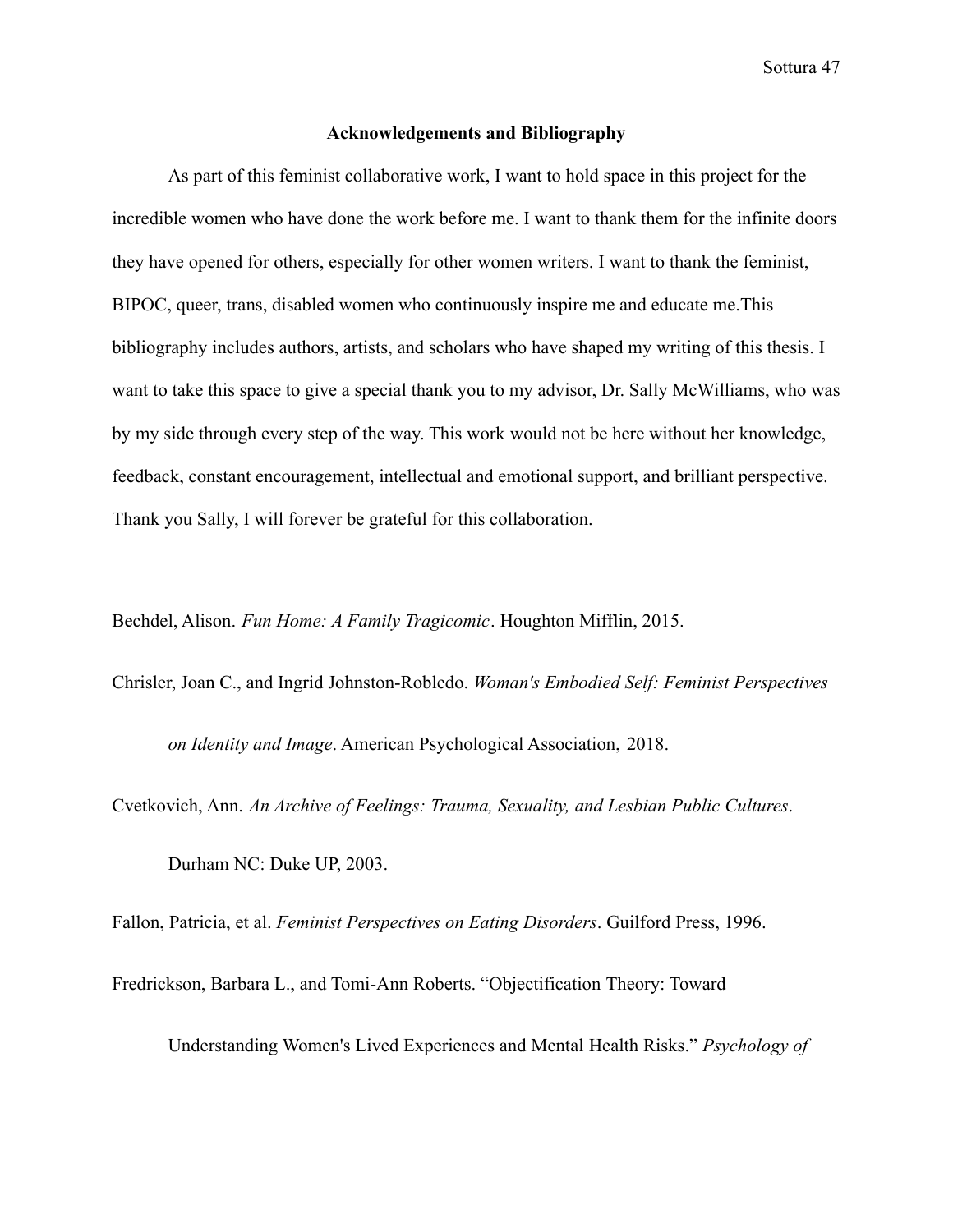*Women Quarterly*, vol. 21, no. 2, 1997, pp. 173–206., doi:10.1111/j.1471-6402.1997.tb00108.x.

Gay, Roxane. *Hunger: A Memoir of (my) Body.* New York, NY: Harper, an imprint of

Harper Collins Publishers, 2017.

Garland-Thomson, Rosemarie. "Integrating Disability, Transforming Feminist Theory."

*Gendering Disability*. Eds. Bonnie Smith and Beth Hutchison. New Brunswick: Rutgers UP, 2004. 73-103. Print. .

- Gilmore, Leigh. "MeToo and the Memoir Boom: The Year in the US." *Project Muse,* Bibliography (Honolulu), 2019, Vol.42 (1), p. 162-167.
- Heywood, Leslie, and Morag Macsween. "Anorexic Bodies: A Feminist and Sociological Perspective on Anorexia Nervosa." *Contemporary Sociology*, vol. 24, no. 1, 1995, p. 43., doi:10.2307/2075083.

Kafer, Alison. *Feminist, Queer, Crip.* Bloomington: Indiana UP, 2013. Print.

Lanser, Susan S. "Toward a Feminist Poetics of Narrative Voice." *Fictions of Authority: Women Writers and Narrative Voice.* Pages 3-24.

Lorde, Audre. *Zami: A New Spelling of My Name*. Freedom CA: The Crossing Press, 1982. Machado, Carmen Maria. *In the Dream House*. Minneapolis, MN: Graywolf Press, 2019..